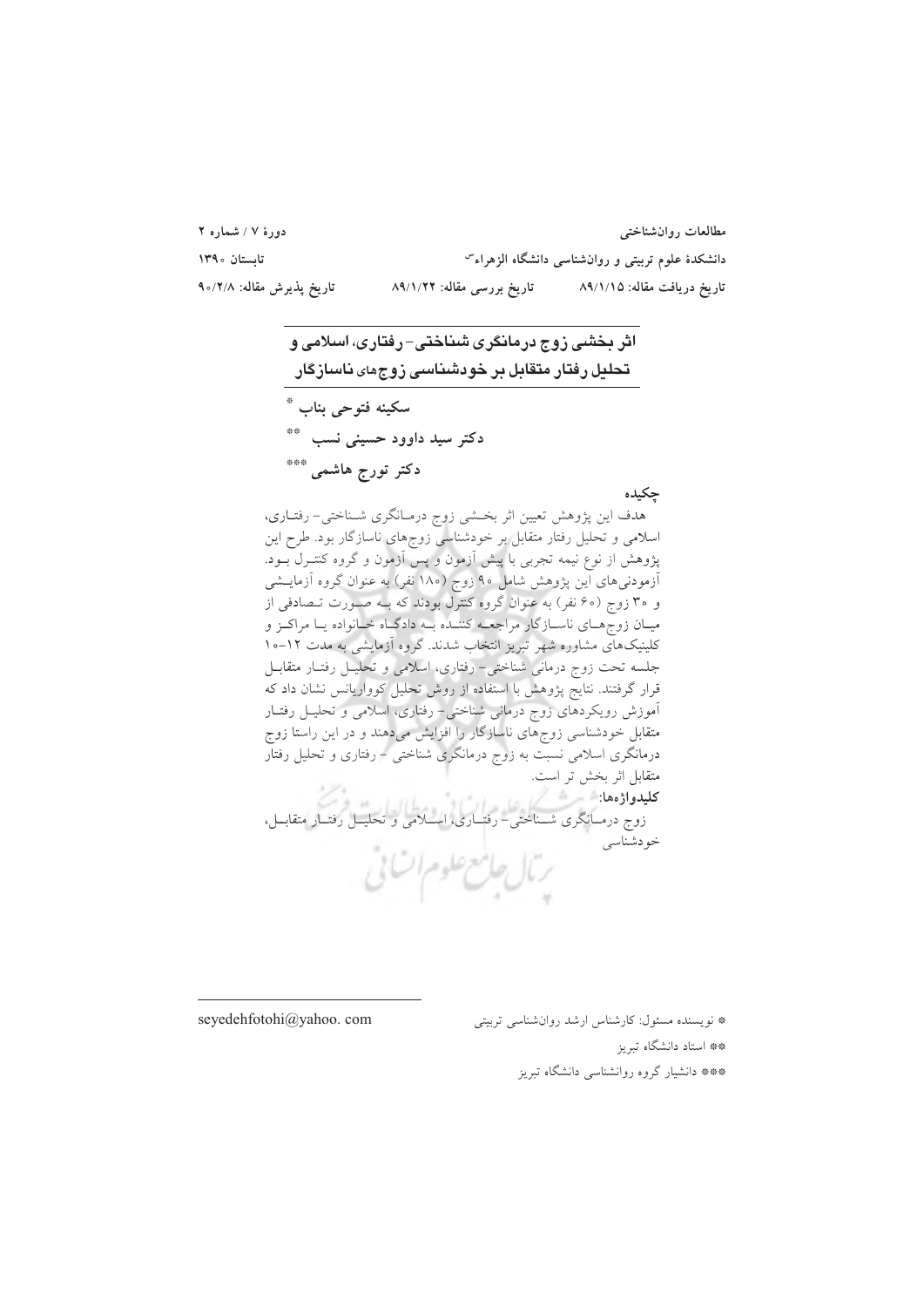#### مقدمه

به ازدواج، به عنوان مهم ترین و عالی ترین رسم اجتماعی، برای دستیابی به نیازهای عاطفی افراد همواره تأييد شده است. ازدواج رابطهاي انــساني، پيچيــده، ظريــف و پويــا اســت؛ دلايــل اصلی ازدواج عمدتاً عشق و محبـت، داشـتن شـریک و همـراه در زنـدگی، ارضـای نیازهـای عاطفی- روانی و افزایش شادی و خــشنودی اسـت (برنــشتاین و برنــشتاین \، ۱۳۸۰؛ بــراون و رينولد ٿي ١٩٩٩، گريف ٿي ٢٥٥٥؛ سين ها ويماڪر جڪ ٿي ١٩٩٥).

تغيير اساسي در هدفهاي ازدواج مستلزم تغيير انتظـارات، وظـايف، نقـش٨هـا و افـزايش مهارت همسران برای تحقق این اهداف و نیازهاست. مطالعات و تجارب بالینی نشان می دهـد که در جامعهٔ معاصر، زوجها مشکلات شدید و فراگیـری در هنگــام برقــراری و حفـظ روابـط صمیمانه و ارضاء انتظارات و نیازهای یکدیگر تجربه میکننـد (برنــشتاین و برنــشتاین، ۱۳۷۷؛ باگاروزی°، ۲۰۰۱). با این حال آمار طلاق در ایران از ۷٪ در سال ۱۳۷۰ به ۱۶٪ در سال ۱۳۷۹ رسیده و بر اساس سالنامه آماری استان خوزستان در سـال ۱۳۸۲ (امـان الهـی فـرد، ۱۳۸۴) در مقابل ۳۹۶۷۹ ازدواج ۳۶۴۶ طلاق انجام شده است و در واقع از هر پنج ازدواج یکی به طلاق میانجامد (کارلسون، ۱۳۷۸؛ برنشتاین، ۱۳۷۷). این در حالی است که طلاق پیامدهای منفی فراوانسي از قبيــل خودكــشي، افــسردگي، خــشونت و … دارد (گــاتمن ً، ۱۹۹۴، داگـــلاس ٌ و همكاران، ١٩٩٥).

نکته تأمل پذیر این است کـه برخـی زوجهـا زنــدگی خـویش را بـا تفـاهم و ســازگاری میگذرانند در حالی که گروهی از همسران در حل سادهترین مسائل زنـدگی بـا دشـواری و سردرگمی مواجه هستند. در چنـد دهـهٔ اخیـر روانشناسـان در بررسـی اختلافـات رفتـاری و ناسازگاریهای زناشویی به این نتیجه رسیدهاند که این آسیبها، از ناتوانی افراد در تحلیلهای

- 1. Bornstein & Bornstein
- 2. Brown & Reinhold
- 3. Greef
- 4. Sinha & Mukerjec
- 5. Bagarozzi
- 6. Gottman
- 7. Douglass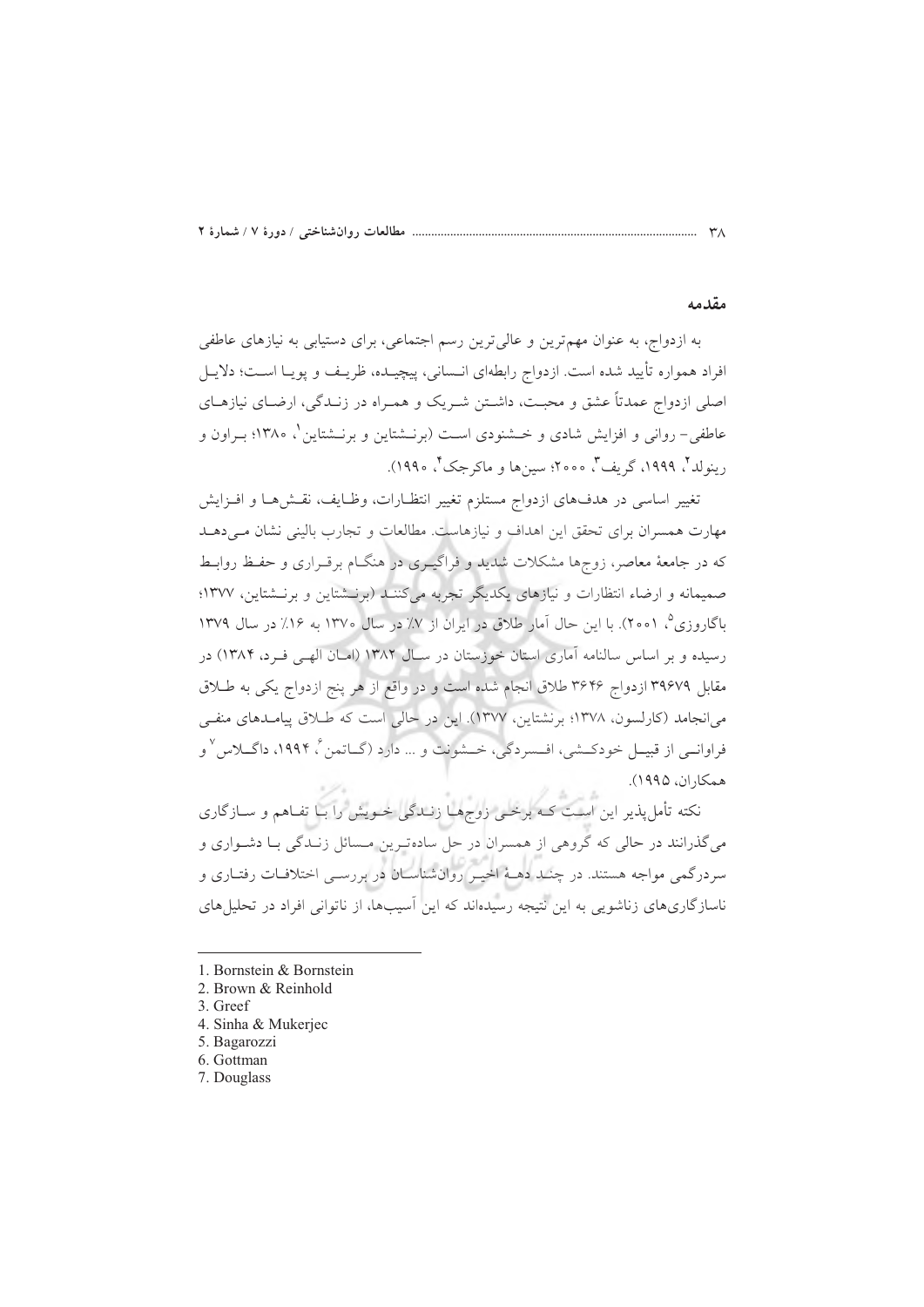خود (خودشناسی) نشأت می گیرد (برن<sup>'</sup>، ۲۰۰۷؛ ماسی آ، ۱۹۹۵؛ باتلر و وامیلر <sup>۳</sup>، ۱۹۹۹). خود شناسی ٌ عبارت از آگاهی لحظه به لحظه فرد نسبت به حالات روان شناختی و تــوان تمایز نهادن و تحلیل محتوای تجارب کنـونی و نیـز پـردازش شـناختی فعـال دربـارهٔ خـود و معطوف به رویدادهای گذشته است که نتیجه آن ایجاد دید وسـیع تـر بـرای هــدایت رفتـار و تشکیل طرحوارههای فردی پیچیدهتر و کامل تر است (طهماسـب، ۱۳۸۴). بــه عبــارت دیگــر، خودشناسي، كسب دانش و شناخت نسبت به حالتهاي خود (كودكانه<sup>0</sup>، بالغانيه<sup>۶</sup>و واليديني<sup>7</sup>) است (برن، ٢٥٥٧). ارتباط خودشناسی با زمینههای پژوهشی مختلف از جملـه پـژوهش هـای روانشناسی اجتماعی، خانواده و ناسازگاری تأمل پذیر است (ویلسون و دان^، ۲۰۰۴).

گنجاندن مفهوم خودشناسی در میان هر چیز بـه ویـژه دربـارهٔ مـسائل مـرتبط بـا زنــدگی زناشویی یی آمدهای مهمی دارد. اکثر مکاتب و روشهای مشاورهای و روان درمـانی و حتـی آموزههای دینی، افـراد را بــه تــدبر در خویــشتن فراخوانــدهانــد (بــرن، ۲۰۰۷). از ایــن منظـر، خودشناسی مقدمه ارتباط مؤثر با دیگران تلقی میشود (باتلر و وامیلـر، ۱۹۹۹). زیــرا بــه رغــم تفاوتهای فردی، انسانها ویژگیهای مشابه زیادی دارند. برای مثال، هر انسانی نیازمند حفظ و تقويت عزَّت نفس خويشتن است و تخريب عزَّت نفس در هر فرد، موجب احساس حقارت شدید و در نتیجه، اضطراب و ناسازگاری در او خواهد شد (مارگولین و وایز °، ۱۹۷۸). روشــن است که هر گاه شخص، چنین فرایندی را در درون خود تشخیص دهد، پی آمـدهای آن را در دیگران درک خواهد کرد، به طوری که به واسطه شناخت خود بـه شـناخت هـستی نیـز نایـل خواهد شد (مَنْ عَرَفَ نَفْسَه فَقَدْ عَرَفَ رَبَه). از سوى ديگر يې بردن به انگيـزههـاي بــسياري از اعمال و به خصوص رفتارهای نابهنجار، تا حدودی به شناخت پیشتر خود، باری خواهید کیرد

1. Bern

2. Massey

3. Buttler & Wampler

4. Self-Knowledge

5. Child

6. Adult

7. Parent

8. Wilson & Dunn

9. Murgolin & Weiss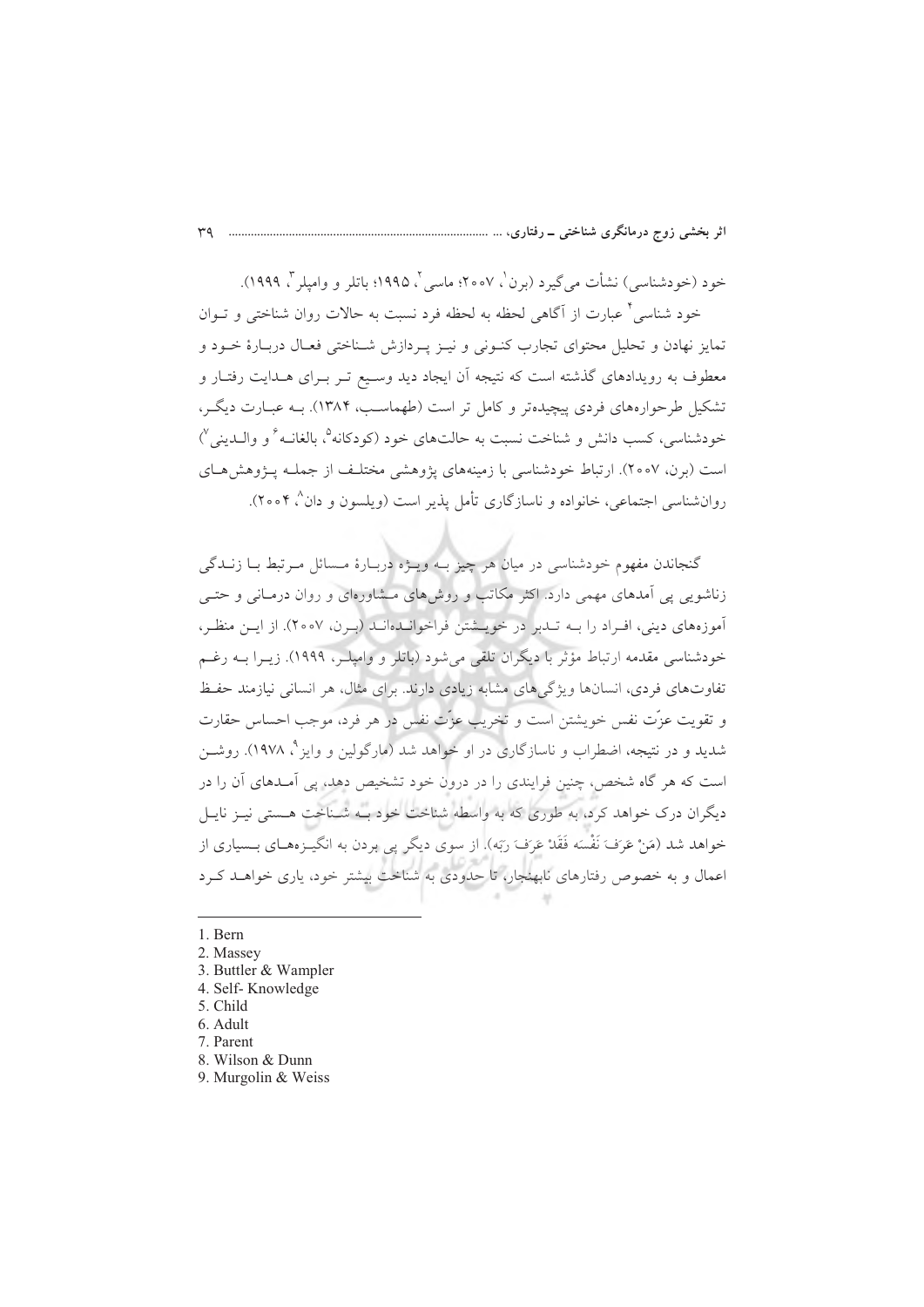(خنيفر و يورحسيني، ١٣٨۵).

به تعبیر دیگر، استفاده نکردن از توانمندیها از آگاهی نداشتن آدمی ناشی است و بــه ایــن دلیل بر نقش خودشناسی در فرآیند زندگی تأکید می شود. روشن است که فقدان آگاهی آدمـی از خصلتها و استعدادهای خود، بروز تعارضهای لاینحل و شکستهای متـوالی در زنــدگی را موجب می شود. بنابراین، توانمندسازی زوجها برای شناخت ویژگیهای اصلی شخصیت و نقاط قوت و ضعف خویش و شناسایی منابع فشارها و دلهرههای زنـدگی، قاعـدهای پــذیرفتنی است. گذشته از این، خودشناسی پیش نیاز روابط مؤثر اجتماعی و میان فردی است و در ایجاد همدلي و هم حسي با ديگران نقش مهمي ايفا مي كند (خنيفر و پورحسيني، ١٣٨۵).

در راستای تحقق خودشناسی در فرایند همـــسر گزینــی و تحکــیم روابــط میــان فــردی در زندگی زناشویی، رویکردهای زوج درمانی متنوعی در دهههای اخیر ایجاد شده است. در ایس رویکردها تلاش بر این است که زوجها به مهارتهای زندگی دست یافته و به واسطه کاربندی این مهارتها در عرصههای زندگی به تحکیم روابط و حـل مـسائل میـان فـردی نائـل شـوند (هالفورد، ۱۳۸۴).

به این سبب زوج درمانی ٰ راهی برای حـل مــشکلات و کــشمکش۵ــای زوجهــایی تلقــی می شود که خود به تنهایی به حل مشکلات خود قادر نیستند. فراینــد زوج درمــانـی یــک زن و شوهر را شامل است كه در خصوص احساسات و افكـار خـود بحـث مـى كننـد. هـدف زوج درمانی کمک به زنان و مردان است تـا همـدیگر را بهتـر درک کننـد و اگـر تـصمیم دارنـد و می خواهند که تغییر کنند، به آنها کمک شود تـا بـه خواسـته و هـدف خـود برسـند (یونـسی،  $(147)$ 

زوج درمانی شـناختی- رفتـاری ٌ، (CBCT) رویکردهـای شـناختی و رفتـاری را ترکیـب می کند و استراتژیهای تغییر رفتاری از قبیل آموزش مهـارتهـای برقـراری ارتباطـات را بـا بازسازی شناختی ترکیب میکند (هالفورد، ۱۳۸۴). هدف رویکرد شناختی - رفتـاری تـصحیح خطاها و تحریفات شناختی با تمرکز بر مثبتها به جای منفی هاست (پونسی، ۱۳۷۸). مبانی

<sup>1.</sup> Couple Therapy

<sup>2.</sup> Cognitive-Behavioral Couple Therapy(CBCT)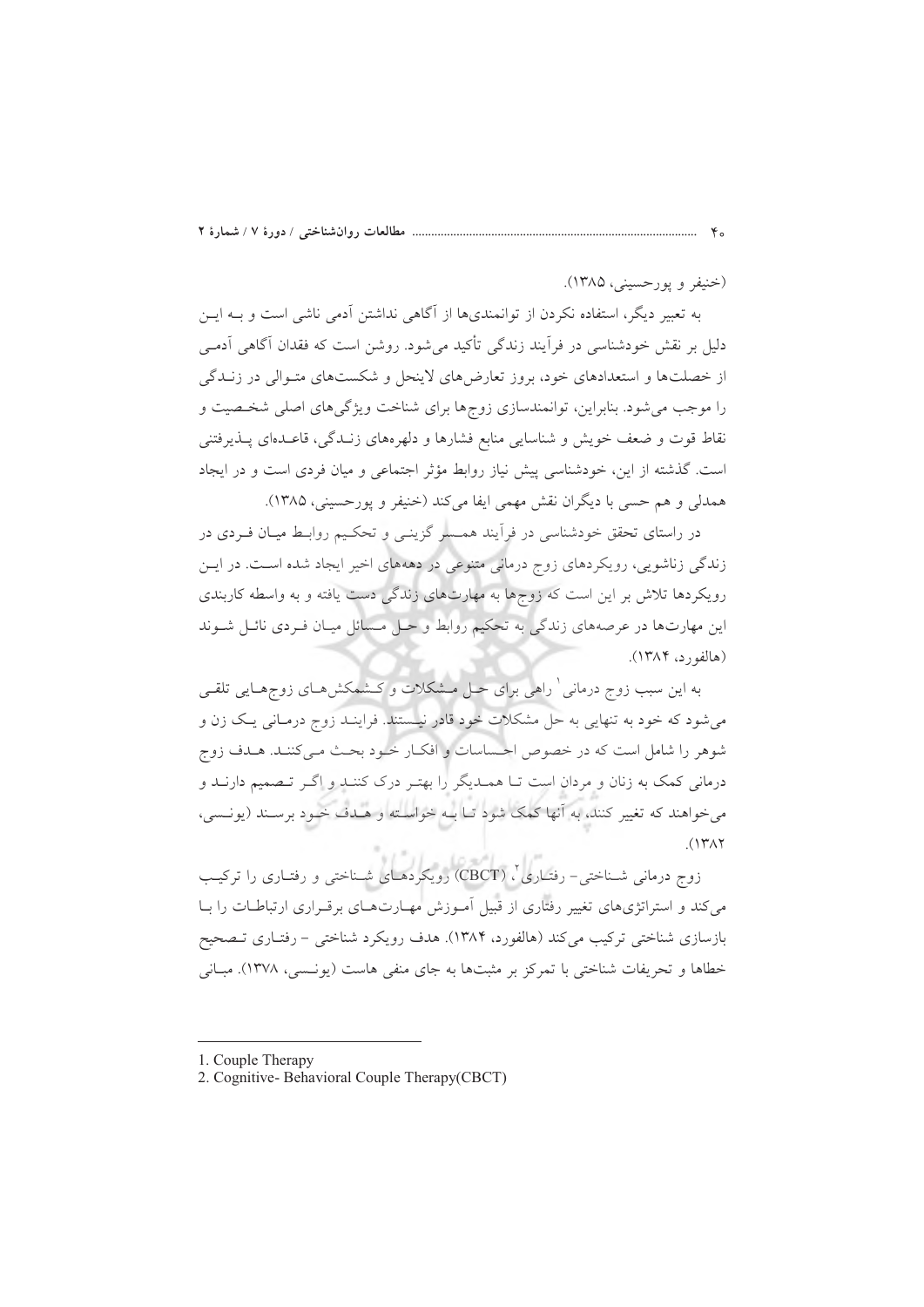نظري اين رويكرد تلفيقي از نظريههاي اسـتوارت' (١٩۶٩)، جاكوبــسن و مــارگولين' (١٩٩٥)، گاتمن (۱۹۷۶)، بک ٔ (۱۹۹۱) و الیس ٔ (۱۹۹۱) است. این رویکرد مشکلات زناشویی را نتیجه مهارتهای ناکارآمد همسران در برقراری ارتباط، ناتوانی در حل مؤثر مـشکلات و تعارضـات، انتظارات و باورهای غیر منطقی و تبـادلات رفتـاری منفـی مـی دانـد (بـه نقـل از گلــدنبرگ و گلدنبرگ°، ۲۰۰۰). زوج درمانگری شناختی− رفتاری در کار با زوجهـا اَمـوزش مهـارتهـای ارتباطی، تغییر و اصلاح الگوهای فکری و روش های حل تعارض را دنبـال مـی کنـد (پانـگ و لانگ ؒ، ۱۹۹۸؛ گلدنبرگ و گلـدنبرگ، ۲۰۰۰) کـه تحقـق ايــن اهــداف در نهايـت بــه افــزايش خودشناسي منجر مي شود.

زوج درمانگری اسلامی (ICT)، که دانش (۱۳۸۲) آن را به گونهای سازمان یافتـه تــدوین كرده است، كه هم به عنوان يك نظريه شخصيت، ساختار روان شناختى شخصيت انـسانهـا را توضیح میدهد و هم روش نظامداری برای زوج درمانگری را در طی سه مرحله (مرحله اول-أماده سازی برای شناخت حالتهای نفس؛ مرحله دوم- اکتساب و تمرین مهارتهـای ایمـانی و مرحله سوم-کاربرد و پی گیری مستمر مهارتهای آموخته شده) ارائه میکند.

مرحله اول- آماده سازی برای شناخت حالت های نفس: به منظور آماده کردن زوجها برای پذیرفتن منطق درمان برای شناخت خویشتن در راستای حدیث شریف «مَنْ عَـرَفَ نَفْـسَه فَقَــدْ عَرَفَ رَبّه» أموزشگر بايد سعى كند تا زوجهاى مراجعه كننده بتوانند حالـتهـاى نفـس امـاره، لوامه و مطمئنه (نراقی، ۱۳۶۲، رشیدیور، ۱۳۶۸) خـود را بـه خـوبی درک و شناسـایی کننـد و ارتباط این حالتها را با تصورات از خویشتن، همسر خود و با مسأله کنونی خویش و معنـای زندگی خود، معنایی که خود به زندگی دادهاند، کشف کنند. به عبارت دیگر هدف این مرحلـه، هشیار کردن زوجها به حالتهای «من» خود و رابطهٔ آن با مفاهیم ذهنبی، عـادات، تجربـه هـا، سبک زندگی، اسنادها و علائق خود و سپس تغییر دادن و اصلاح کردن آنهاست. بدین ترتیب

- 1. Stuart
- 2. Jacobson & Margolin
- 3. Beck
- 4. Ellis
- 5. Goldenberg & Goldenberg
- 6. Young & Long
- 7. Islamic Couple Therapy (ICT)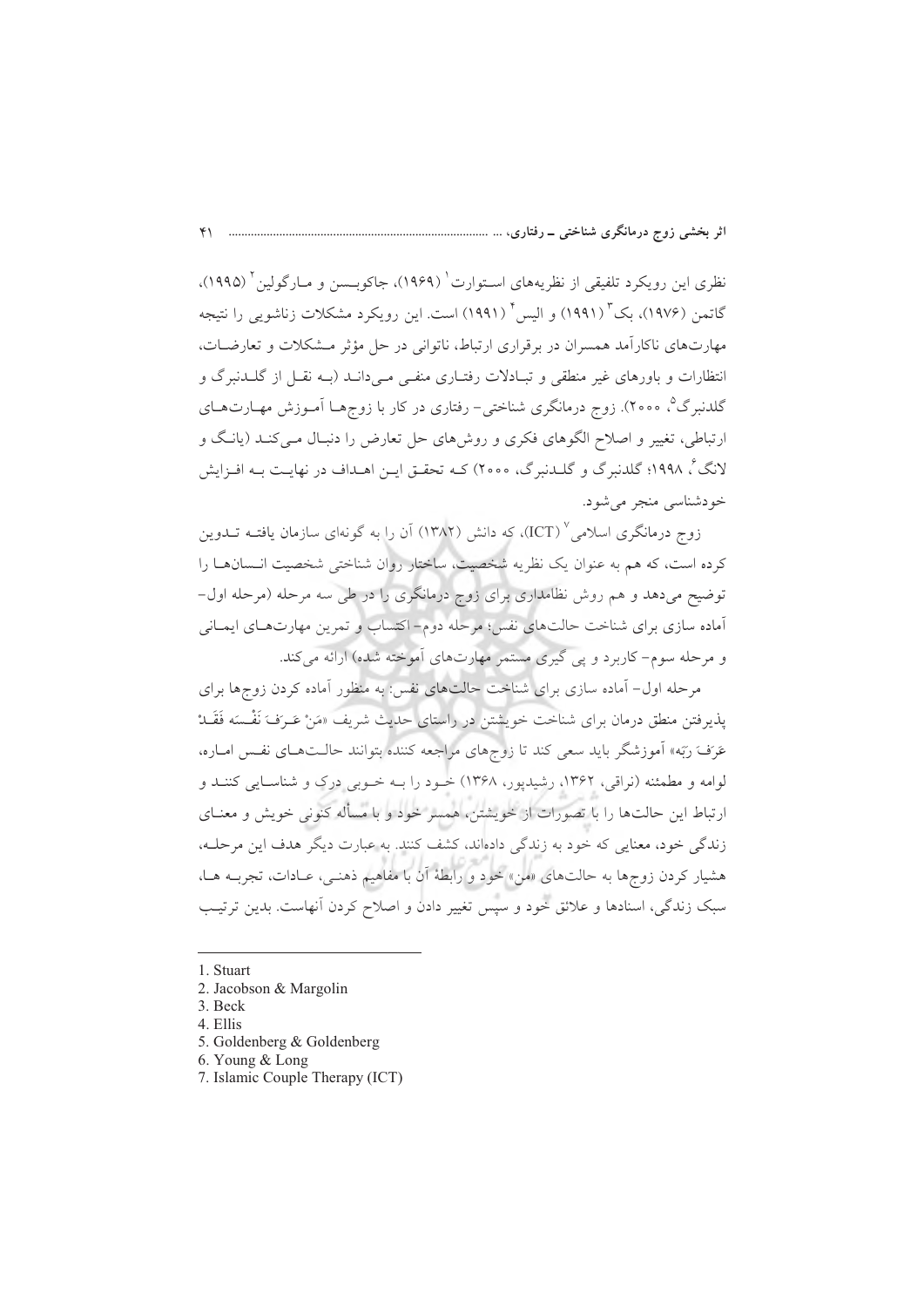به تدریج زوجها کشف خواهند کرد کـه اختلافـات اَنهـا فقـط از رویـدادهای بیرونـی نــشأت نمي گيرد و فقط مربوط به نقايص همـسر أنهـا نيـست؛ بلكـه زاييـدۀ حالـت نفـساني- امـاره-آنهاست.

مرحله دوم– اکتساب و تمرین مهارتهای ایمانی: در این مرحلـه روشهـایی را آمـوزش میدهیم که زوجها بیاموزند چگونه به نفس مطمئنـه نایـل شـوند. روش۵حای ایمـانی عبـارت هستند از :

- رعايت توازن و اعتدال در همهٔ امور (هـود/۱۱۲؛ انعـام/۵۲؛ لقمـان/۱۹؛ آل عمـران/۱۸؛ نراقبي ١٣۶٢؛ غزالي طوسي، ١٣۶١).
- اغمـاض و عفـو و گذشـت (آل عمـران١٣۴/؛ فـصلت١٣٨/ رشـيديور، ١٣۶٨؛ مطهـري،  $(140)$
- توبه و بازگشت به خداوند متعال یا تولدی نو (بهشتی، ۱۳۶۰؛ حسین سـروری، ۱۳۶۷؛ شرقاوي، ۱۳۶۶).

ج- کاربرد و پی گیری مستمر مهارتهای آموخته شده: در این مرحله روشهای مشارطه، محاسبه، معاتبه و معاقبه را آموزش میدهیم که ابتدا با خود قـرارداد امـضاء کننـد بعـد در هـر شبانه روز یک دفعه از خود حساب بکشند که آیا مطابق آنچه پیمان بستم عمل کردم. اگر عمل نکرده بود معاتبه (خود را ملامت کردن) و اگر تخلف زیاد بود معاقبه (خود را عقوبت کردن یا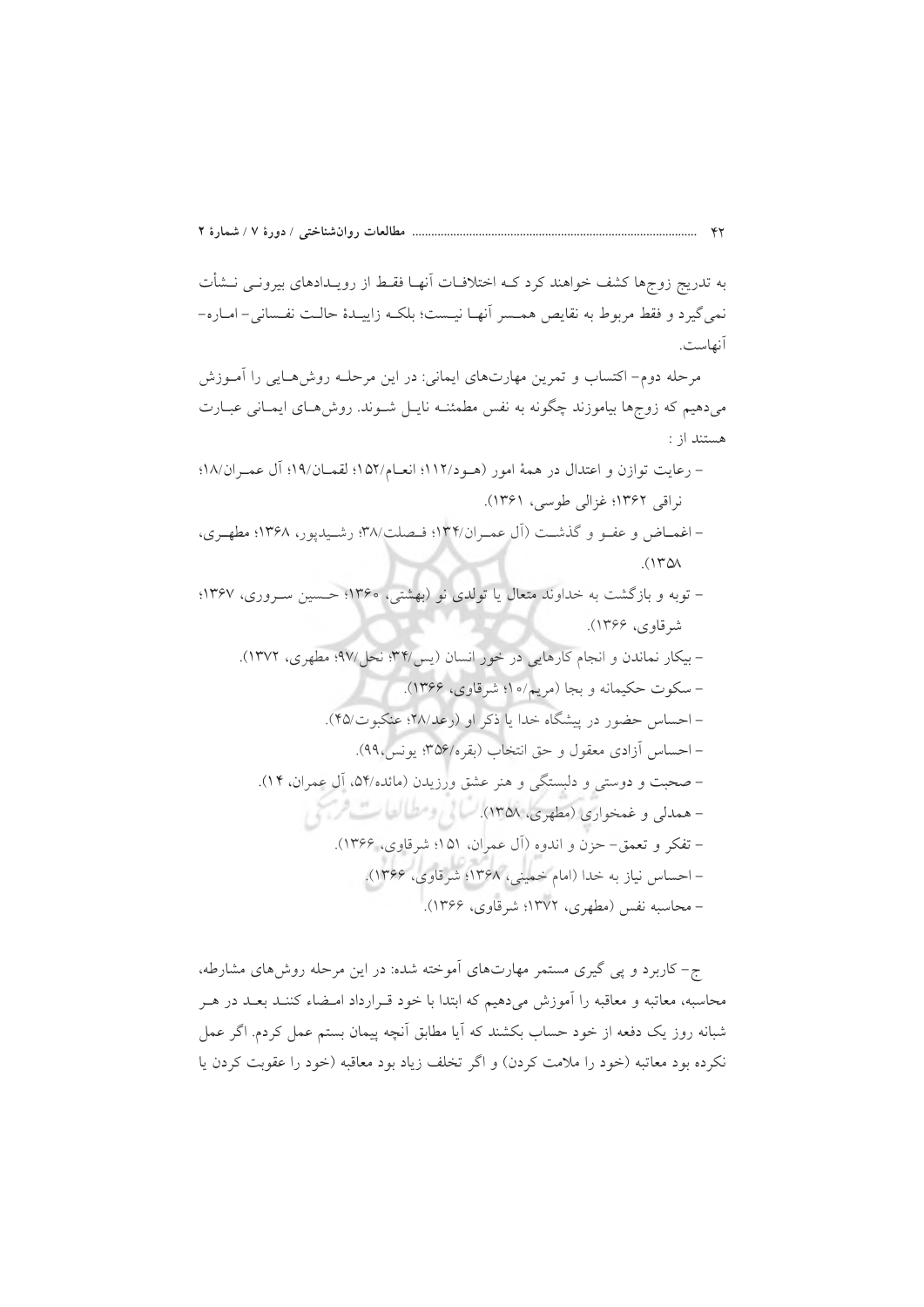کارهای سخت بر خود تحمیل کردن) به کار می آید.

از طرفی زوج درمانگری مبتنی بر تحلیل ارتبــاط محــاوره ای ` (TACT) مبتنــی اســت کــه اریک برن آن را در سال ۱۹۵۰ میلادی ارائه کرد، روشی است که به سه حالت «مـن» ـــ والــد، بالغ، کودک ــ متمرکز است و وسیلهای عالمی برای طبقه بندی است که به وســیله آن مــی تــوانیم من والد، بالغ و کودک خـود را تـشخيص دهـيم و بفهمـيم کـه هـر يـک چگونـه خـود را در رفتارهای متقابل افشاء میکنند. هدف این تحلیل آزاد سازی و تقویت مـن بـالغ و اسـتفاده از ابزار تحلیل رفتار متقابل برای مقابله با احساس های بـد و ایجـاد احـساس هـای خـوب اسـت (شفيع آبادي،١٣٧٧).

پژوهش های زیادی نشان داده اند که زوج درمانی کاهش تعارض، افـزایش خودشناسـی و سازگاری زناشویی را موجب می شود. بیشترین پژوهش ها دربارهٔ اثـر بخـشی زوج درمـانی بـر اساس زوج درمانی رفتاری انجام شده است و اثر بخشی آن به طور مکرر در ایالات متحـده و سایر کشورها تأیید شده است. پژوهشهای فراتحلیلی، اندازهٔ اثر برای حل تعــارض زناشــویی در شیوه زوج درمـانی رفتـاری ۷۶٪، شـناخت درمـانی ۶۱٪ و آمـوزش ارتبـاط ۹۰٪ را نــشان مي،دهد (دان و اسـكوبل ّ، ١٩٩٥). جاكوبـسون ّ و همكــاران، (١٩٨٧) ميــزان اثــر بخــشي زوج درمانی شناختی- رفتاری را طی دورهٔ دو ساله ارزیابی کردند نتایج ایـن بررســی نـشان داد کـه میزان اثر بخشی این دو بیشتر از زمانی است که فقط یکی از این روشها اجرا می شود.

از سویی یژوهش های شادیش ٔ (۱۹۹۵)، کایسر<sup>ه</sup> و همکاران (۱۹۹۸)، کانتونی ٔ و همکاران (۱۹۹۱)، باکوم ٌ و همکاران، (۱۹۹۰)، مـارگولين و وايـز (۱۹۷۸)، مهـدويان (۱۳۷۶)، حـسيني (۱۳۷۹)، طغیانی (۱۳۸۴)، مرادی (به نقل از قلیلی، ۱۳۸۵) و اعتمادی و همکاران، (۱۳۸۵) نیـز اثر بخشی زوج درمانگری شناختی– رفتاری را تأیید کردهانــد. ماســی (۱۹۹۵)، بــاتلر و وامیلــر

<sup>1.</sup> Transactional Analysis couple Therapy (TACT)

<sup>2.</sup> Dunn & Schwebel

<sup>3.</sup> Jacobson

<sup>4.</sup> Shadish

<sup>5.</sup> Kaiser

<sup>6.</sup> Contoni

<sup>7.</sup> Bacoum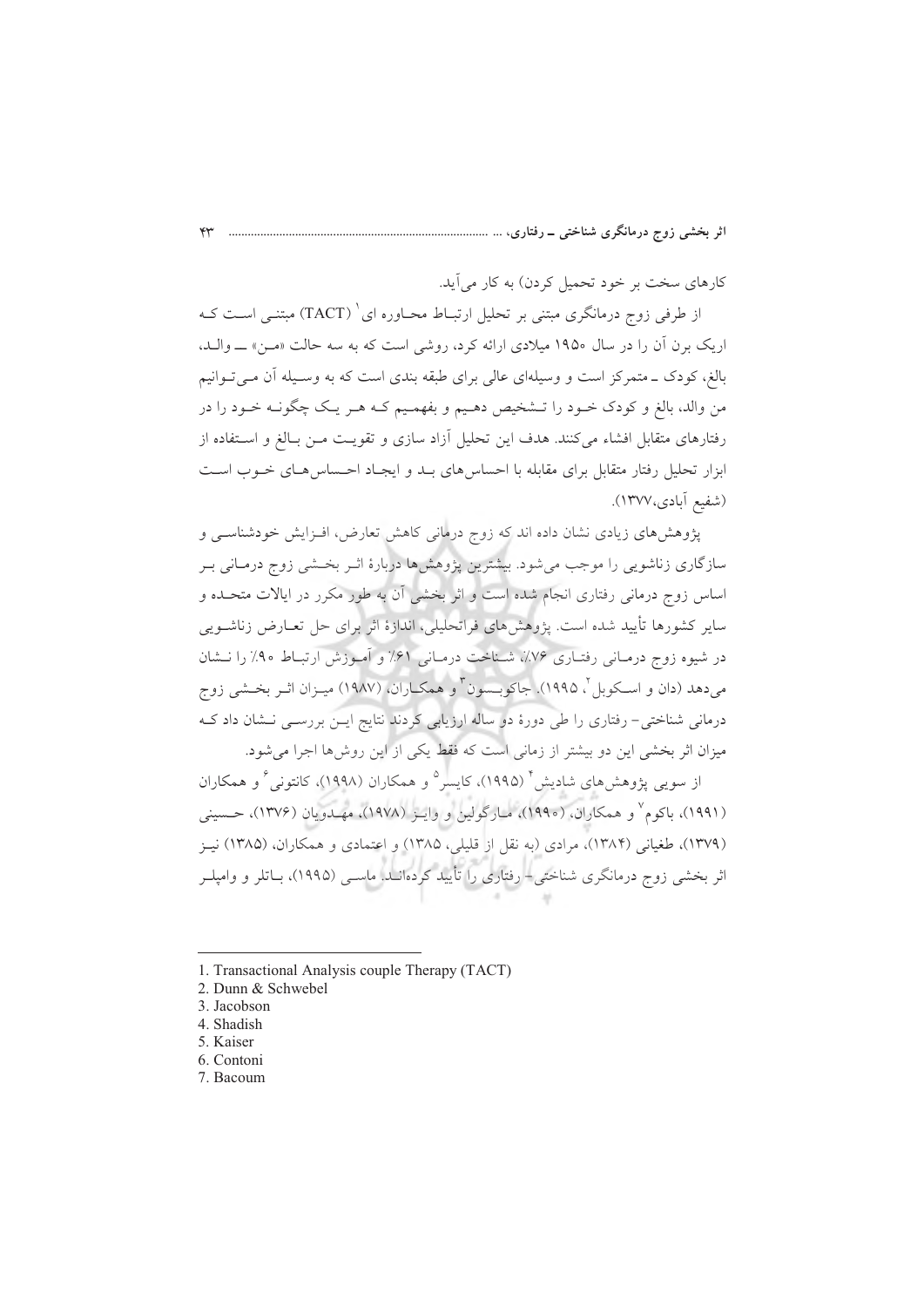(۱۹۹۹)، اسلاویک' و همکاران، (۱۹۹۲)، اصلانی (۱۳۸۳) و دانش (۱۳۸۳) میـزان اثـر بخـشی زوج درمانگری مبتنی بر تحلیل رفتار متقابل را ارزیابی کردهاند و به این نتیجه رسیدند که ایــز زوج درمانگری اثر بخش بوده و پژوهش دانش (۱۳۸۲) نیز مؤید آن است که زوج درمـانگری اسلامی افزایش خودشناسی، جهت گیری مذهبی و سازگاری زناشویی را باعث می شود. با ایس حال، اثرات این روش درمانی بر فرایند خودشناسی زوجها، چندان روشـن نبـوده و مطالعـات دانش (۱۳۸۲) نشان میدهد که عوامل فرهنگی در اثربخشی آنها نقش بـه سـزایی دارد. بـدین معنی که کاربست روش،های زوج درمانگری مبتنی بر آمـوزههـای دینـی بـرای زوجهـایی کـه زمینهای دینی و مذهبی دارند، اثرات مفیدی بر فرآیندهای خودشناسی آنها دارد و لذا انتظار بـر این است که این روش نسبت به روشهای درمانی مبتنی بر رویکردهای شـناختی- رفتـاری و تحلیل رفتار متقابل اثر بخش تر باشد. بـه ایــن سـبب ســؤال اساســی ایــن اســت کــه آیــا زوج درمانگریهای مبتنی بر رویکردهای شناختی رفتاری، اسلامی و تحلیـل رفتـار متقابـل، اثــرات متفاوت بر خودشناسی زوجها دارند؟ بنابراین، هدف این پژوهش مقایسه اثربخشی ایـن سـه روش زوج درمانگری بوده تا بر اساس مقایسههای به عمـل آمـده، اثـر بخـشی آنهـا در بهبـود فراًیندهای خودشناسی زوجهای ناسازگار مشخص شود.

# روش يژوهش

یژوهش حاضر با توجه به اهداف و نیز نوع مداخلات به عمـل آمـده از طـرحهـای نیمـه آزمایشی بود، زیرا در آن، پیش از انتخاب تصادفی آزمودنیها (زوجهای ناسـازگار) نـــسبت بــه اندازهگیری متغیرهای وابسته (خودشناسی) اقـدام، سـیس مداخلـههـای آزمایـشی (آمـوزش رویکردهای زوج درمانگری) اعمال شد و نهایتاً در پس آزمـون. متغیـر وابــسته مجـدداً انــدازه گیری شد. طرح این پژوهش از نوع پیش آزمون ــ پس آزمون با گروه گواه بود.

### جامعه و نمونهٔ أماری

جامعه أماری این پژوهش کلیهٔ زوجهای ناسازگار و دارای اختلاف زناشویی سراسر کشور را شامل بود که در راستای آن از زوجهای ناسازگار و دارای اختلاف زناشویی شـهر تبریـز بـه

1. Slavik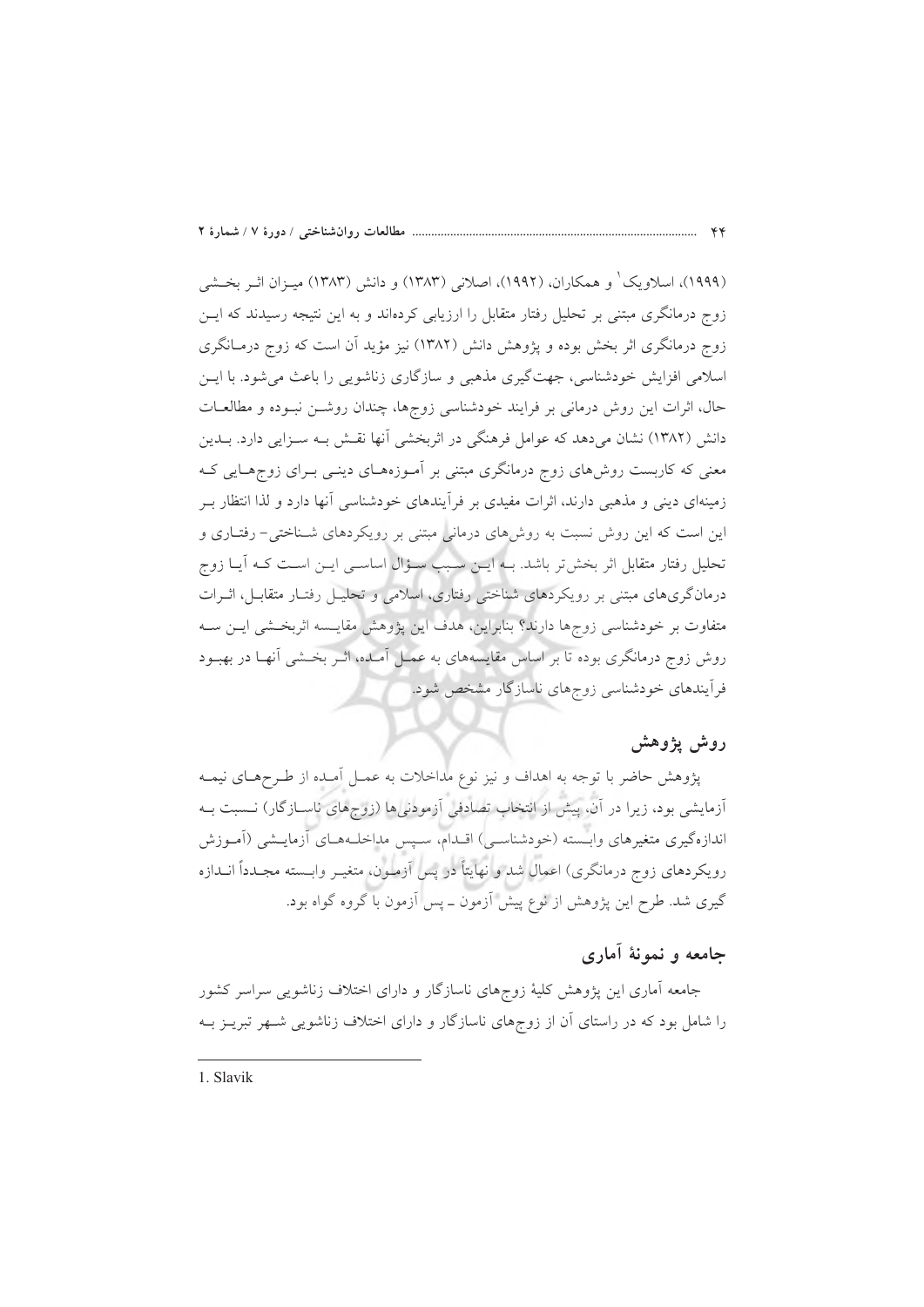عنوان جامعه در دسترس استفاده شد . حجم نمونه تعداد ۱۲۰ زوج (۲۴۰ نفر)بود که با استفاده از روش نمونه گیری تصادفی ساده انتخاب شدند که از این تعداد ۹۰ زوج (۱۸۰ نفر) به عنوان گروه آزمایش و ۳۰ زوج (۶۰ نفر) به عنوان گروه گواه بودند. شایان ذکر است کـه بـرای هـر رویکرد زوج درمانگری ۳۰ زوج به عنوان گروه آزمایش و برای هر سـه رویکـرد ۳۰ زوج بـه عنوان گروه گواه در نظر گرفته شد. علاوه بر این زوجهای نمونهٔ آماری شرایط زیر را داشتند: – نداشتن اختلال حاد رواني- شخصيتي؛ - داشتن حداقل دو سال و حداکثر ١٧ سال سابقه زندگی مشترک؛ - داشتن حداقل مدرک تحصیلی سیکل.

# ابزار جمع أورى اطلاعات

در این پژوهش برای ارزیـابی میـزان خودشناسـی آزمـودنی۵هـا از پرسـشنامه خودشناسـی رضاخانی (١٣٧٧) استفاده شد.

#### یرسشنامهٔ خود شناسی

پرسشنامه خودشناسی کـه رضـاخانی در سـال ۱۳۷۷، آن را تنظـیم کـرد، یـک پرسـشنامهٔ خودسنجی ۲۹ سؤالی است. با استفاده از این پرسشنامه می توان میزان خودشناسی آزمودنی را در کل و همچنین میزان شناخت او را نسبت به حالتهای خود در سه مقوله اطمینان بـه خـود يا خود بالغ، خود والديني، خود كودكانه ارزيابي كرد. روان شناسان يي برده اند كه اعتبار خـود انگاره یک فرد تابعی از سه عامل اساسی مذکور است. حداکثر نمرهای که آزمودنی می تواند در هر عبارت به دست آورد نمره ۲ و در کـل پرسـشنامه نمـره ۵۸ و حـداقل نمـره صـفر اسـت. حداکثر نمره در سه عامل اساسی خودشناسی (خودبالغانه، خود والدینی و خـود کودکانـه) بـه ترتیب عبارت است از ۱۸، ۱۸ و ۲۲ است. نمرهٔ کل آزمودنی در مقیاس خودشناسـی از جمـع نمره سه عامل مذکور به دست می آید. نمره زیاد در کـل آزمـون، نــشانهٔ فقـدان خودشناسـی و خود بالغانه، خود والديني و خود كودكانه منفي است. پايايي دروني اين پرسشنامه با استفاده از ضريب آلفاي كرانباخ ٧٨/هبه دست آمده است (دانش،١٣٨٢).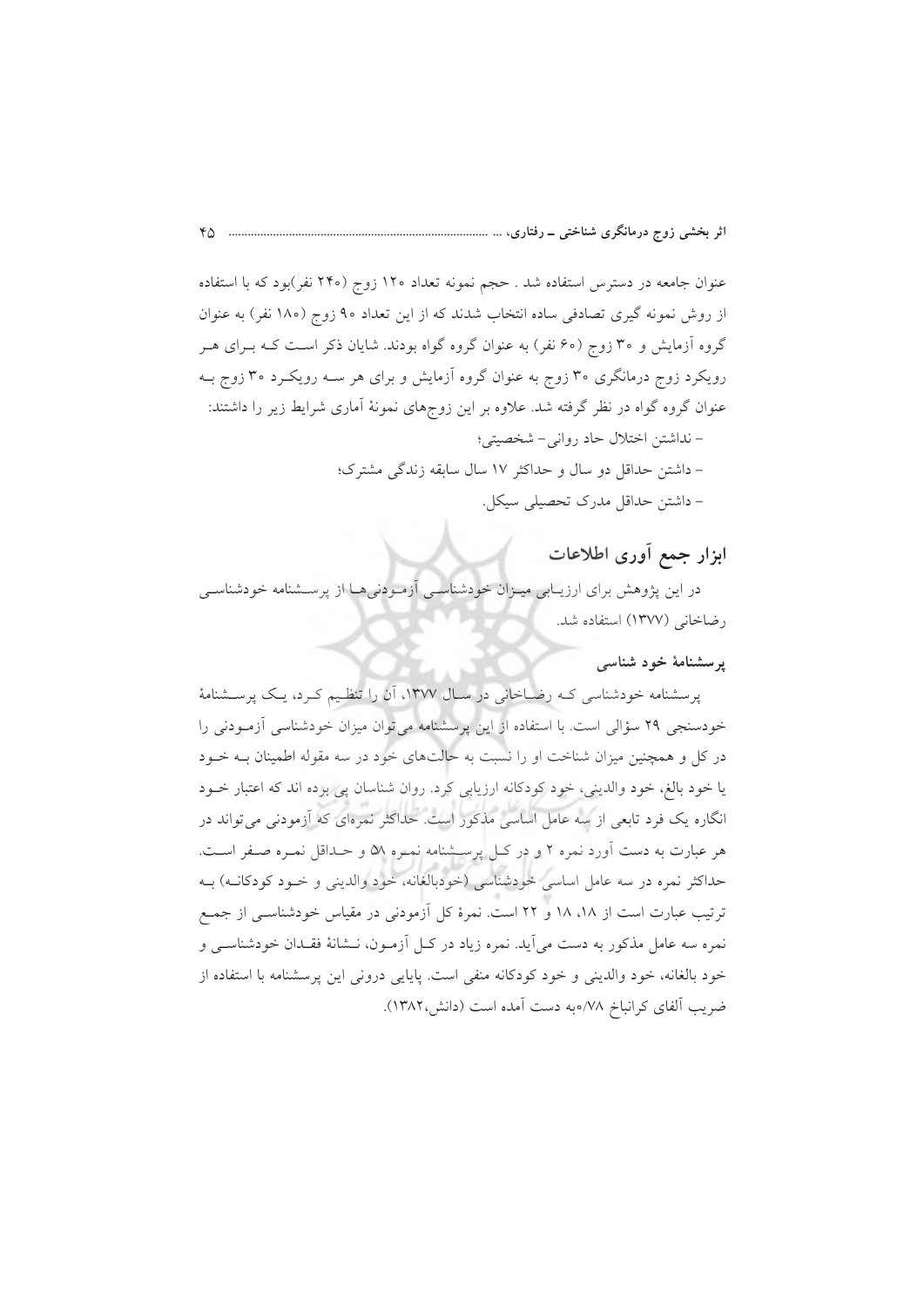# روش اجرای یژوهش

۱– مرحله پیش آزمون: قبل از ارائهٔ برنامه آموزش رویکردهـای درمـانگری، بــه زوجهـای ناسازگار هر دو گروه مقیاس خودشناسی داده شد تا تکمیل کنند. ۲– مرحلهٔ اجرای متغیرهای آزمایشی: ارائه برنامه آموزش رویکردهای زوج درمـانگری بـه گروه آزمایش به مدت ۱۲–۱۰ جلسه و هر جلسه تکالیف خــانگی داده شــد و قبــل از شروع هر جلسه تكاليف قبلي بررسي شد. ۳– مرحله پس آزمون: یک هفته پس از پایــان برنامــه آمــوزش رویکردهــای زوج درمــانی، پرسشنامه خودشناسی به زوجهای هر دو گروه آزمایش و گواه داده شد تا تکمیل کنند.

يافتههاى يژوهش

الف) دادههای توصیفی

برای عینیت بخشیدن به وضعیت هر یک از گروهها در مراحل پژوهش، بـه شـاخص هـای پراکندگی و مرکزی استناد شد تا زمینهٔ مناسب برای داوریهای اولیهٔ در خصوص این گروهها مهیا شود، این شاخصها در جدول ۱ درج شده است:

جدول ۱: شاخصهای پراکندگی و مرکزی گروههای ۴ گانه در پیش آزمون

| كترل              |                   | زوج درمانگری<br>تحليل رفتار متقابل |         | زوج درمانگری<br>اسلامى |              | زوج درمانگری شناختی ــ رفتاری |         | گروه                   |
|-------------------|-------------------|------------------------------------|---------|------------------------|--------------|-------------------------------|---------|------------------------|
| انح اف استاندار د | ميانگين           | انحراف استاندارد                   | ميانگين | انحراف استاندارد       | ميانگين      | انحراف استاندارد              | ميانگين | شاخصها<br>متغير وابسته |
| $\sqrt{}$         | 17/T <sub>o</sub> | $1/\Delta P$                       | NY/K    | $1/\Delta P$           | <b>IT/VA</b> | $1/\Delta q$                  | 17/97   | خودشناسي من بالغ       |
| 1/47              | 17/01             | 1/8V                               | 17/T    | 144                    | 17/0         | 1/46                          | 17/7    | خودشناسيءن كودك        |
| <b>Y/VA</b>       | 17/9              | Y/VV                               | 17/VG   | Y/Y                    | 17/99        | ۲/۴۱                          | 17/A9   | خودشناسي من والد       |
| Y/Y               | <b>TV/QA</b>      | T/TQ                               | TV/Y    | $Y/\Lambda$ ۶          | $TV/\Delta$  | $T/\mathcal{F} \Delta$        | TV/Y    | خودشناسي كلى           |

نتایج به دست آمده در جدول ۱ نشان میدهد که با تمهیدات و کنتـرلهـای انجـام شـده، گروههای مورد مطالعه در مرحله پیش آزمون، از نظر شاخصهای مهم آماری تفاوت چشمگیر با یکدیگر نداشتهاند و دست کم از نظر واریـانس۱صای موجـود، تفـاوت جالـب تــوجهی بــین گروهها وجود نداشت.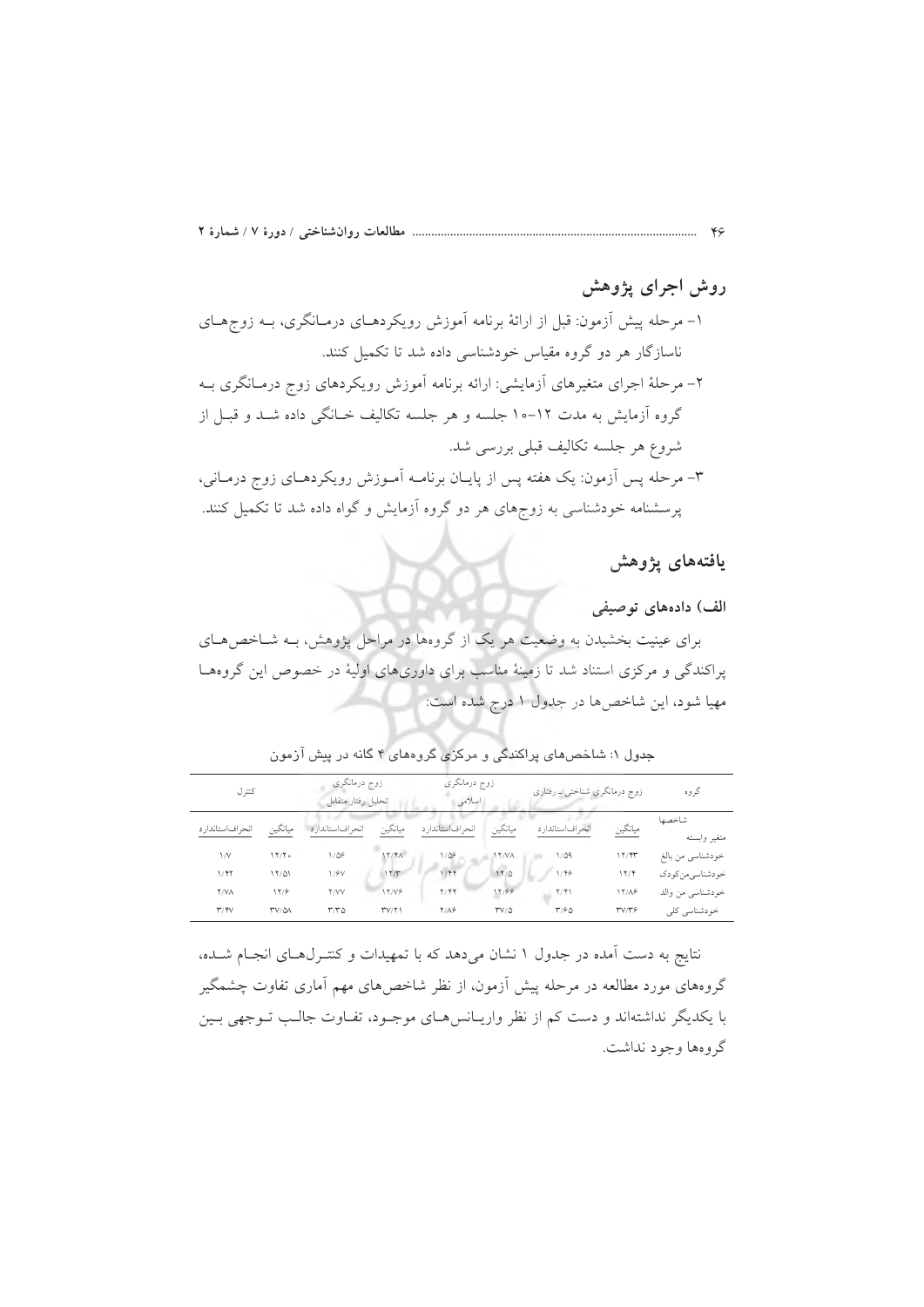| كترل             |              | زوج درمانگری تحلیل رفتار<br>متقابل |                      | زوج درمانگری اسلامی |                                      | زوج درمانگری شناختی–<br>رفتاري |                     | گروهها                 |
|------------------|--------------|------------------------------------|----------------------|---------------------|--------------------------------------|--------------------------------|---------------------|------------------------|
| انحراف استاندارد | ميانگين      | انحراف استاندارد                   | ميانگين              | انح اف استاندار د   | ميانگين                              | انحراف استاندار د              | ميانگين             | شاخصها<br>متغير وابسته |
| $T/\circ 9$      | 11/25        | $1/\Delta1$                        | 9/1A                 | $1/\circ f$         | 9/07                                 | 1/Tf                           | $V/\Upsilon\Lambda$ | خودشناسي من بالغ       |
| Y/9V             | 17/17        | $\frac{1}{V}$                      | ۹۵/۵۶                | Y/19                | 9/19                                 | 1/74                           | 9/11                | خودشناسي من كودك       |
| $Y/\Lambda$      | 17/00        | ۲/۱۱                               | 11/TQ                | Y/99                | 9/89                                 | Y/19                           | $\eta \circ \pi$    | خودشناسی من والد       |
| $\Delta/\Lambda$ | <b>٣۵/٩٨</b> | $r/\Delta$                         | $T \circ /V \hat{r}$ | $T/\circ 1$         | $\Upsilon \uparrow / \circ \Upsilon$ | $\mathbf{r}/\mathbf{r}$        | 78188               | خودشناسی کلی           |

جدول ۲: شاخصهای پراکندگی و مرکزی گروههای ۴ گانه در پس آزمون

نگاهی گذرا به مندرجات جدول ۲ نشان میدهد که اعمال مداخلات آموزشـی- درمـانی، بروز تغییرات فاحش در شاخصهای متغیر وابسته را موجب شـده اسـت. از طرفـی، در گـروه کنترل که در معرض مداخله آموزشی قرار نگرفتـه پـود، تغییـر جالـب توجـه در هـیج یـک از متغیرهای وابسته مشاهده نمی شود و مقایسه شاخصهای این گروه با شاخصهای پیش آزمون حاکی از این است که با گذشت زمان تغییر چشمگیر در شـاخص هـای آمـاری ایــن گــروه بــه وجود نيامده است.

#### ب) تحلیل های استنباطی

نظر به اینکه در مقایسه اثرات آموزش زوج درمانگریهای سه گانه بر خودشناسـی از طـرح پیش آزمون ــ پس آزمون استفاده شد و احتمال تأثیر نتایج پیش آزمون بــر پــس آزمــون وجــود داشت لذا برای کنترل این اثرات از روش تحلیل کوواریانس استفاده شد .در راستای استفاده از این روش ابتدا همگنی ماتریس کوواریانس در گروههای مورد مطالعه با استفاده از آزمون باکس بررسی شد که نتایج این آزمون نشان داد که ماتریس کواریانس در هر ۴ گروه همگن است.

همچنین همگنی شیبهای رگرسیون پس اَزمون به طرف پیش اَزمون در گروههای مــورد مطالعه با استفاده از آزمونF بررسی شد که نتایج آن در جدول ۳ درج شده است . منـدرجات این جدول نشان میدهد تعامل متغیر تصادفی کمکی (پیش آزمون خودشناسـی) بـا متغیرهـای مستقل (آموزش زوج درمانگریهای سه گانه) معنادار نیست، چرا که F محاسبه شـده (۲/۱۱۵) در سطح ٥/٥١ > P معنادار نيست. لذا نتيجه مي گيريم دادههـاي بـه دسـت آمـده، از مفروضـه همگنی شیبهای رگرسیون پشتیبانی میکند.علاوه بر این، نتایج حاکی از آن است که واریانس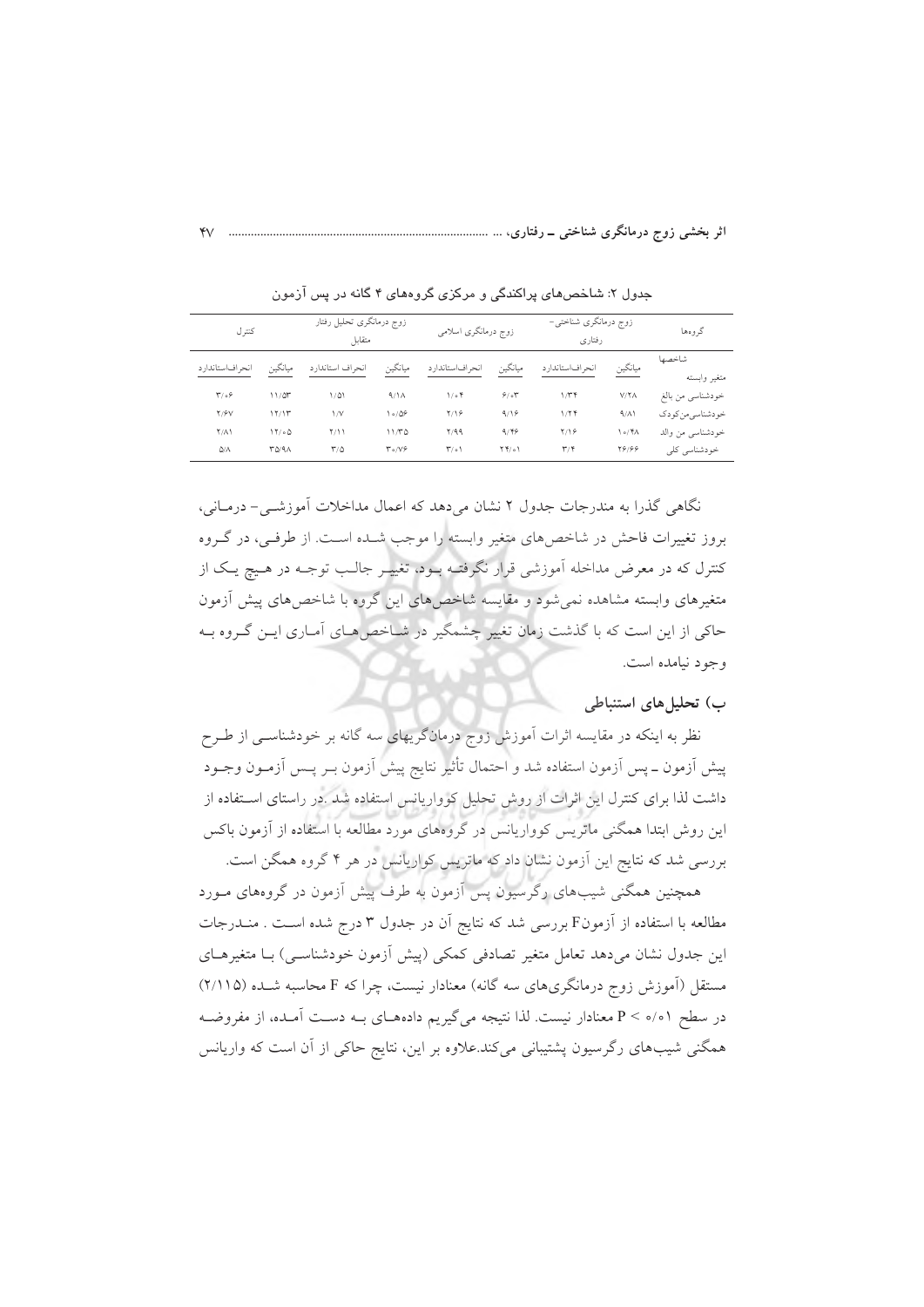خطا نسبت به خطهای رگرسیون گروههای جداگانه همراه با شیب bj در داخل حدود خطـای نمونه گیری، مساوی است . به عبارتی شیبهای رگرسیون برای گروههای مورد مطالعه تفاوت معناداری با یکدیگر ندارند .

جدول ۳: تحلیل واریانس متغیر تصادفی کمکی (پیش آزمون خودشناسی) و متغیرهای مستقل (زوج درمانگریهای سه گانه)

| سطح<br>معناداري |       | ميانگين<br>مجذو رات |     | مجموع مجذورات درجه أزادى | منبع تغيير                      |
|-----------------|-------|---------------------|-----|--------------------------|---------------------------------|
| 0/99            | 7/110 | 14/97               |     | YY/N                     | روش درمانی × پیش أزمون خودشناسی |
| -               |       | $V/\circ \Delta$    | ۲۳۵ | 1837/07                  | خطا                             |

.<br>علاوه بر این رابطه خطی بین متغیر تصادفی کمکـی (پـیش آزمـون خودشناسـی) و متغیـر وابسته (پس آزمون خودشناسی) در نمودار پراکندگی نشان داده شده است . نمـودار ۱ نـشان دهندهٔ چگونگی این رابطه است.



نمودار ۱: بررسی رابطه خطی متغیر تصادفی کمکی (پیش آزمون خودشناسی) و متغیر وابسته (پس آزمون خودشناسی)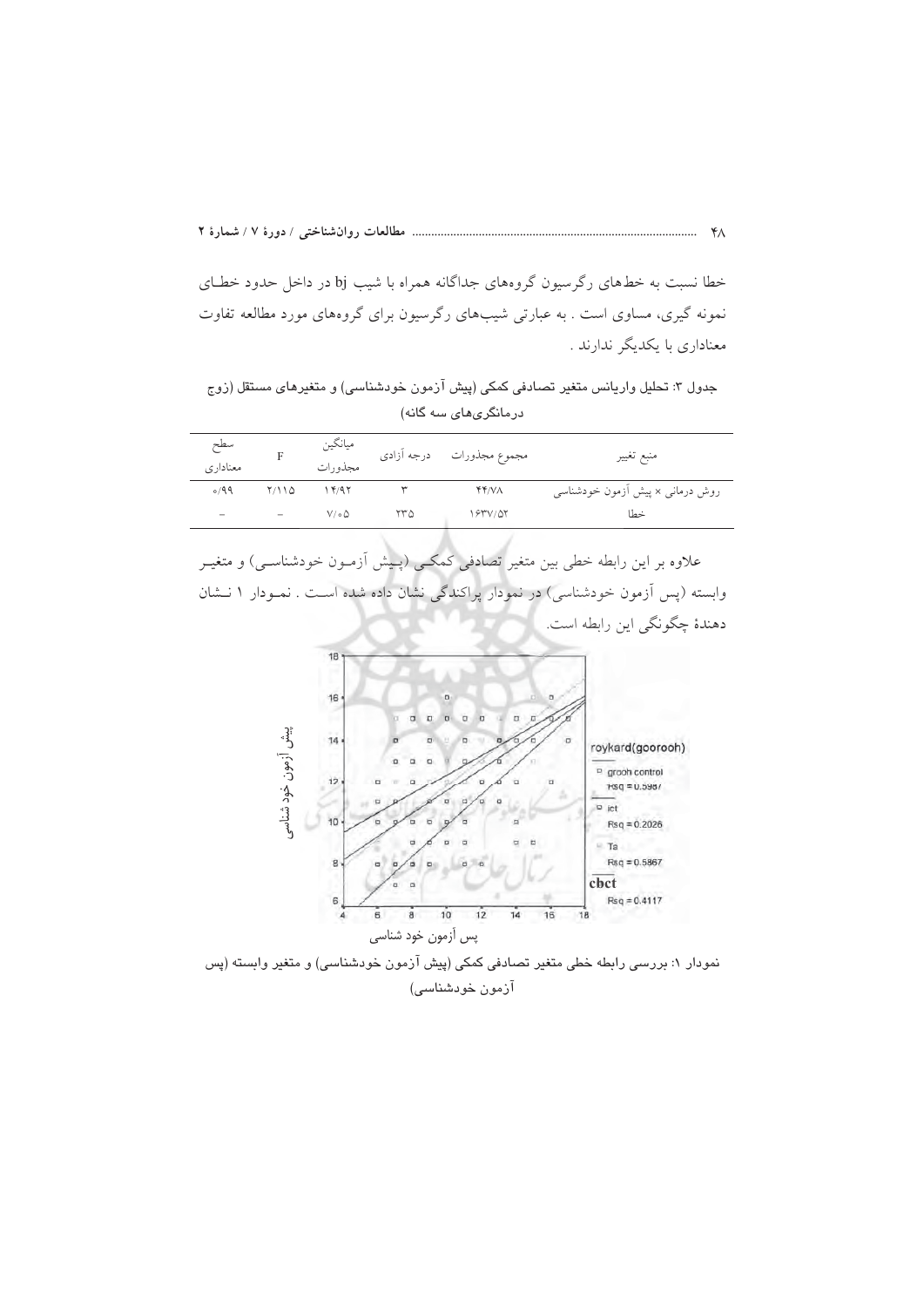مندرجات نمودار ۱ نشان میدهد شیبهای خطوط رگرسیون تقریباً موازی هم بوده و لـذا نوعي رابطهٔ خطي بين متغير تصادفي كمكي(ييش أزمون خودشناسـي) و متغيـر وابــسته (يــس أزمون خودشناسی) وجود دارد. به عبارتی ارتبـاط بـین متغیـر تـصادفی کمکـی(پـیش آزمـون خودشناسی) و متغیر وابسته (پس آزمون خودشناسـی) در هـر چهـار گـروه شـبیه بـوده و لـذا مفروضه خطي بودن روابط متغير همراه و وابسته محقـق شـده اسـت . بـه عبـارتـي منـدرجات نمودار ۱ حاکی از آن است که انحراف خط رگرسیون از وضعیت موازی چندان فاحش نیست و لذا با اطمینان مقبول میتوان هم خطی بودن رگرسیون نمرات پس آزمـون بـه طـرف پـیش آزمون را در گروههای مورد مطالعه تأیید کرد .

از آنجا که مفروضههای استفاده از روش تحلیل کوواریانس محقق شـده اسـت، لـذا بـا استفاده از این روش فرضیههای پژوهش تحلیل شدند که نتایج حاصل در جدول ۵ درج شده است.

ميانگين درجه ي مجموع شاخص ها سطح معناداري  $\overline{\mathrm{F}}$ مجذورات آزادی مجذورات منابع تغيير  $\leq P_{\circ/\circ\circ}$ روشهای سه گانه زوج درمانگری  $Y90/99$  $Y11A/9$  $STNS/AY$  $rr\omega$  $V/\Delta$  $19AY/T<sub>0</sub>$ 

جدول ۴: تحلیل کوواریانس اثرات زوج درمانگری۵ای سه گانه بر خودشناسی

چنانچه مندرجات جدول ۴ نشان می دهد اثرات روش های سـه گانـه زوج درمـانگری بـر خودشناسی زوجهای ناسازگار از نظر آماری معنادار و متفاوت است. بدین معنی که F محاسبه شده (۹۹/۵/۹۹) در سطح ۰/۰۰/۰ معنادار است. بنابراین، اثـر بخـشی اَمـوزش رویکردهـای زوج درمانگری شناختی – رفتاری، اسلامی و تحلیل رفتـار متقابـل بـر خودشناسـی زوجهـای ناسازگار با ۹۹ درصد اطمینان تأیید می شود.

از آن جا که نتایج تحلیل کوواریانس نشان داد که اثـرات زوج درمـانگری۵حـای ســه گانــه بـر خودشناسی زوج های ناسازگار معنادار است، لذا ضروری بود که منابع این تأثیرات مشخص شود. بدین معنی که مشخص شود کدام یک از روش های زوج درمانی حائز اثرات مثبت بر خودشناسی بوده است و دیگر این که کدام یک از روش ها بر سایر روش هـا ارجحیـت دارد. در ایـن راسـتا از آزمونهای تعقیبی استفاده شد. نتایج این آزمون **بن فرونی** در جدول ۵ درج شده است.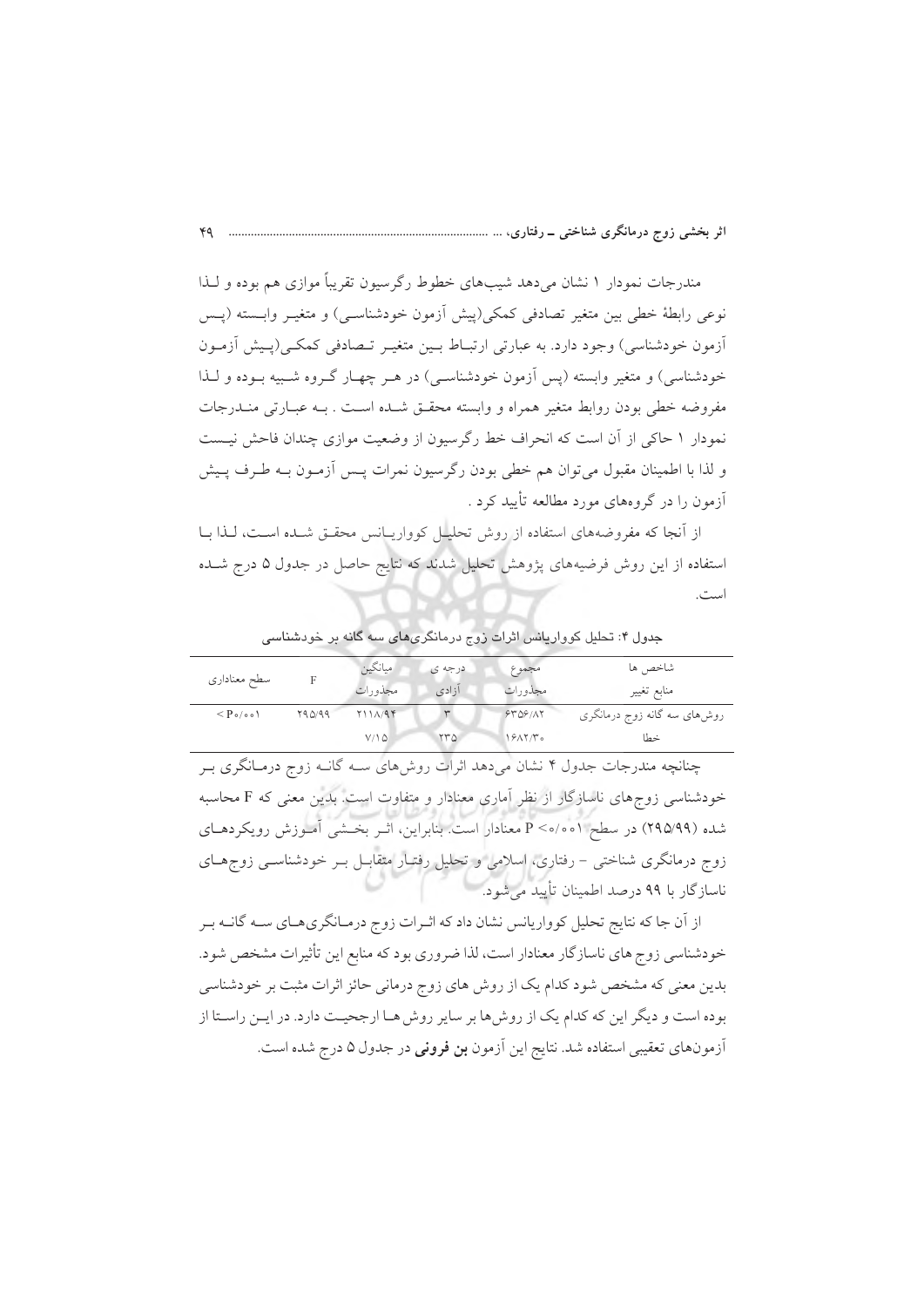|                                                     | فاصله اطمينان ٩۵٪  | سطح          | خطای استاندارد             | تفاوت                                             |                    |                    |
|-----------------------------------------------------|--------------------|--------------|----------------------------|---------------------------------------------------|--------------------|--------------------|
| حد ىالا                                             | حد پايين           | معناداری     | ميانگين                    | مبانگين ها                                        | شاخص ها            | مقايسه ها          |
| $ \mathbf{r}/\mathbf{r}$<br>$\mathbf{r}/\mathbf{r}$ | $ 99$              | o/o o        | 0/01                       | $ Y/Y$ <sup>*</sup>                               | تحليل رفتار متقابل |                    |
| $\sqrt{\frac{6}{2}}$                                | $1/f$ .<br>$-11/7$ | 0/00<br>0/00 | 0/25<br>0/0r               | $Y/V\Delta$ <sup>*</sup><br>$-11/70$ <sup>*</sup> | اسلامى<br>كنتر ل   | شناختی ۔ رفتاری    |
| $\overline{\phantom{a}}$                            |                    |              |                            |                                                   |                    |                    |
| V/FV<br>$-9/99$                                     | 9/10<br>$-V/9$ ۴   | 0/00<br>0/00 | $\circ / \Delta V$<br>0/00 | 9/99<br>$-V/Y$                                    | اسلامی<br>كنتر ل   | تحليل رفتار متقابل |
| 17/77                                               | $-14/8$            | 0/00         | 0/29                       | $-14/10$                                          | كنتر ل             | اسلامى             |
|                                                     |                    |              |                            |                                                   |                    |                    |

جدول ۵: آرْمون بن فرونی برای مقایسه زوجی گروههای مورد مطالعه در خودشناسی

روی هم رفته طبق جدول ۵ چنین استنباط مـیشـود کـه هـر سـه روش زوج درمـانگری (شناختی – رفتاری، اسلامی و تحلیل رفتار متقابل) قادر هستند بـه طـور معنـادار، خودشناسـی زوجهای ناسازگار را افزایش بدهند، با این حال در بین این سه روش، زوج درمانگری اسلامی نسبت به دو روش دیگر اثر بخش تر بوده و در ایــن رابطــه، روش زوج درمــانگری شــناختی-رفتاری در مرتبهٔ دوم اهمیت قرار دارد.

#### بحث و نتیجهگیری

تحلیل نتایج نشان داد که زوج درمانگریهای شناختی – رفتاری، اسلامی و تحلیـل رفتـار متقابل بر خودشناسی زوجهای ناسازگار اثر بخش است و در این بین زوج درمانگری اسـلامی نسبت به دو روش دیگر اثربخشتر است. در راستای نتایج این پژوهش می توان بـه یافتـههـای پژوهشی متنوعی اشاره کرد. در این راستا میتوان ذکر کرد که پژوهشهای متعددی در ایران و خارج، در ارتباط با تأثیر روش۵های زوج درمانگری شناختی– رفتاری، اسلامی و تحلیـل رفتـار متقابل بر روابط زناشویی انجام شده است. یژوهش شادیش (۱۹۹۵) نشان می دهد که رویک و شناختی- رفتاری، مهارتهای ارتباطی زوجها را بهبود مـیبخـشد، تعـارض هـای مخـرب را کاهش، مثبت اندیشی در روابط روزمره را افزایش میدهد و بـه شـناخت درسـت از همـسر و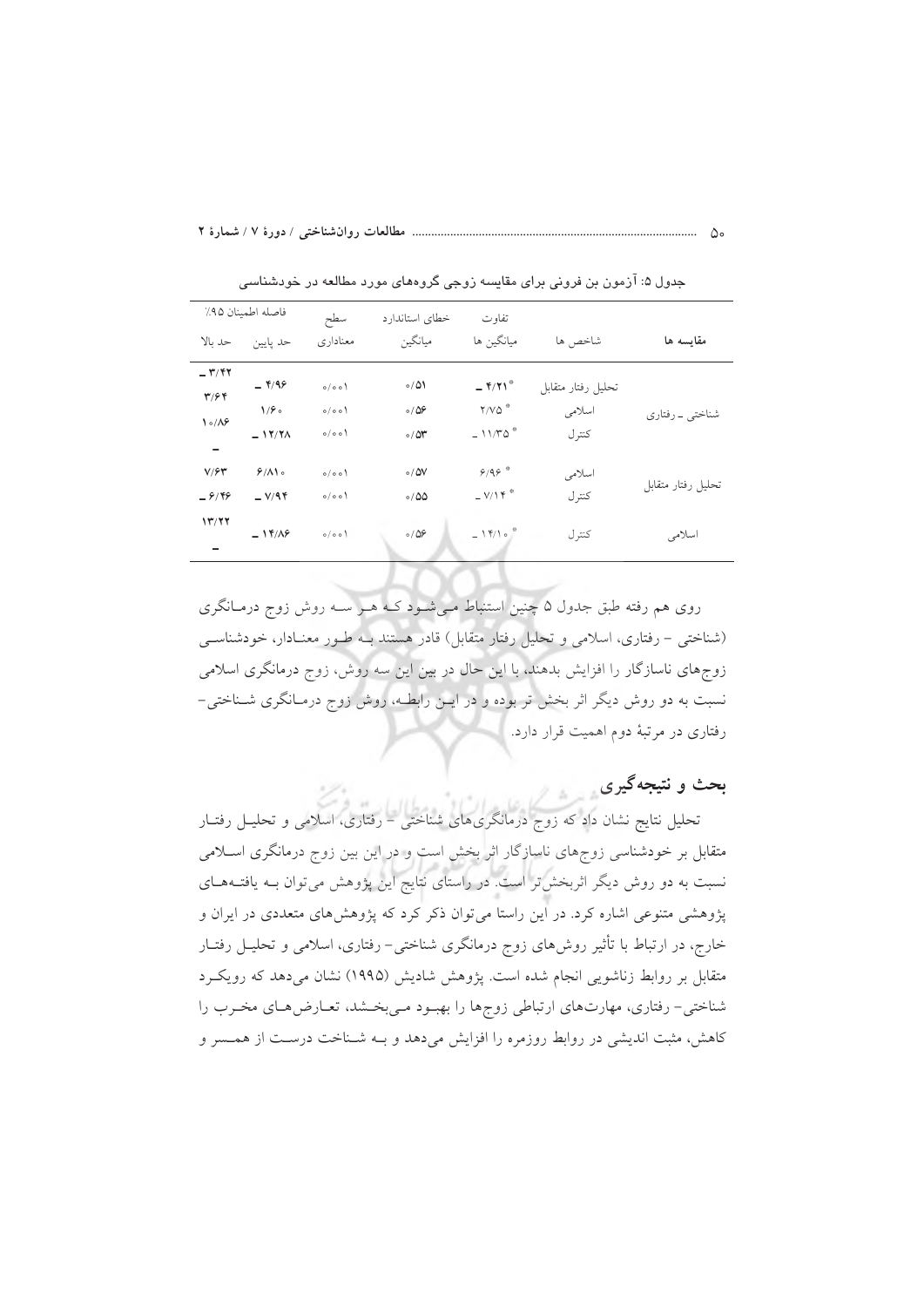خود میانجامد و رضایت مندی از رابطه را افـزایش مـیدهــد. از سـویی نتـایج پـژوهشهـای شاديش (١٩٩٣)، كايسر و همكاران (١٩٩٨)؛ كانتونى و همكاران (١٩٩١)، بـاكوم و همكـاران، (١٩٩٠، ١٩٨٩)؛ مسارگولين و وايسز (١٩٧٨)؛ مهسدويان (١٣٧۶)؛ حسسيني (١٣٧٩)؛ طغيساني (۱۳۸۴)؛ مرادی (به نقل از قلیلی، ۱۳۸۵) و اعتمادی و همکاران، (۱۳۸۵) نیر مؤید اثـر بخـشی این زوج درمانی است. نکته این که پژوهشهای فوق اشاره مـیکننـد کـه در زوج درمـانگری شناختی- رفتاری، شناساندن تحریفهای شناختی، آموزش حل مسأله و مهارتهای ارتباطی و بازسازی شناختی خودشناسی زوجهای ناسـازگار را افـزایش مـی۵هــد. پــژوهش اســلاویک و همکاران، (۱۹۹۲) نیز که از روش شناختی- رفتاری و روش تحلیل ارتباط محـاورهای اسـتفاده کرده بودند بر نتایج پژوهش حاصل صحه میگذارد. زیرا پژوهشگران مـذکور بـا تلفیـق چنـد روش در همسران دارای شخصیت منفعل پرخاشگر، آگاهی و خودشناسی ایجاد کردند و بدین طريق توانستند رضايت زناشويي آنها را بهبود بخشند.

همچنین برای بررسی تأثیر مهارتهای ارتباطی در حل اختلافات زناشویی، در یک مطالعه فراتحلیلی، ۱۶ پژوهش مرتبط با زوج درمانگری از طریق برنامه آموزش مهارتهای ارتباطی و خودشناسـی بررسـی شـد. نتـایج پــژوهش نــشان داد کــه آمــوزش مهــارتهــای ارتبــاطی بــه پیشرفتهای چشمگیری در ارتباط زوجها با یکدیگر و نیز به تغییرات متوسط در درک زوجها از یکدیگر و افزایش خودشناسی منتهی می شود (باتلر و وامیلر، ۱۹۹۹).

ماسی (۱۹۹۵) در بررسی اثرات زوج درمانگری مبتنی بر تحلیل رفتار متقابل نشان داد ک این شیوه علاوه بر آگاه کردن زوجها از حالات سه گانه خود و افزایش خودشناسی قادر است، با ایجاد مهارت نگاه کردن به خانواده، یک سیستم پویاییهای لازم در زوجها را به وجود آورد و اختلافهای زناشویی آنها را حل و فصل کند.

از سوی دیگر در تبیین و تأیید نتایج این پژوهش، یافتهٔ پژوهشی دانش (۱۳۸۳) نیز جالب توجه است. او در بررسی اثر بخشی زوج درمانگری مبتنی بر تحلیل رفتار متقابل به این نتیجـه رسید که زوج درمانگری مبتنی بـر تحلیـل رفتـار متقابـل، خودشناسـی و سـازگاری زناشـویی زوجهای ناسازگار را افزایش میدهد. در پژوهش حاضر نیز با استفاده از این روش هنگامی که زن و شوهرها از سه حالت خود– كودك، بالغ، والديني– آگــاهي يافتنــد، توانــستند بــين منــابع متعدد افکار خود تمایز قایل شوند، انواع احساسات خود را تشخیص دهند و بفهمنـد کـه هـر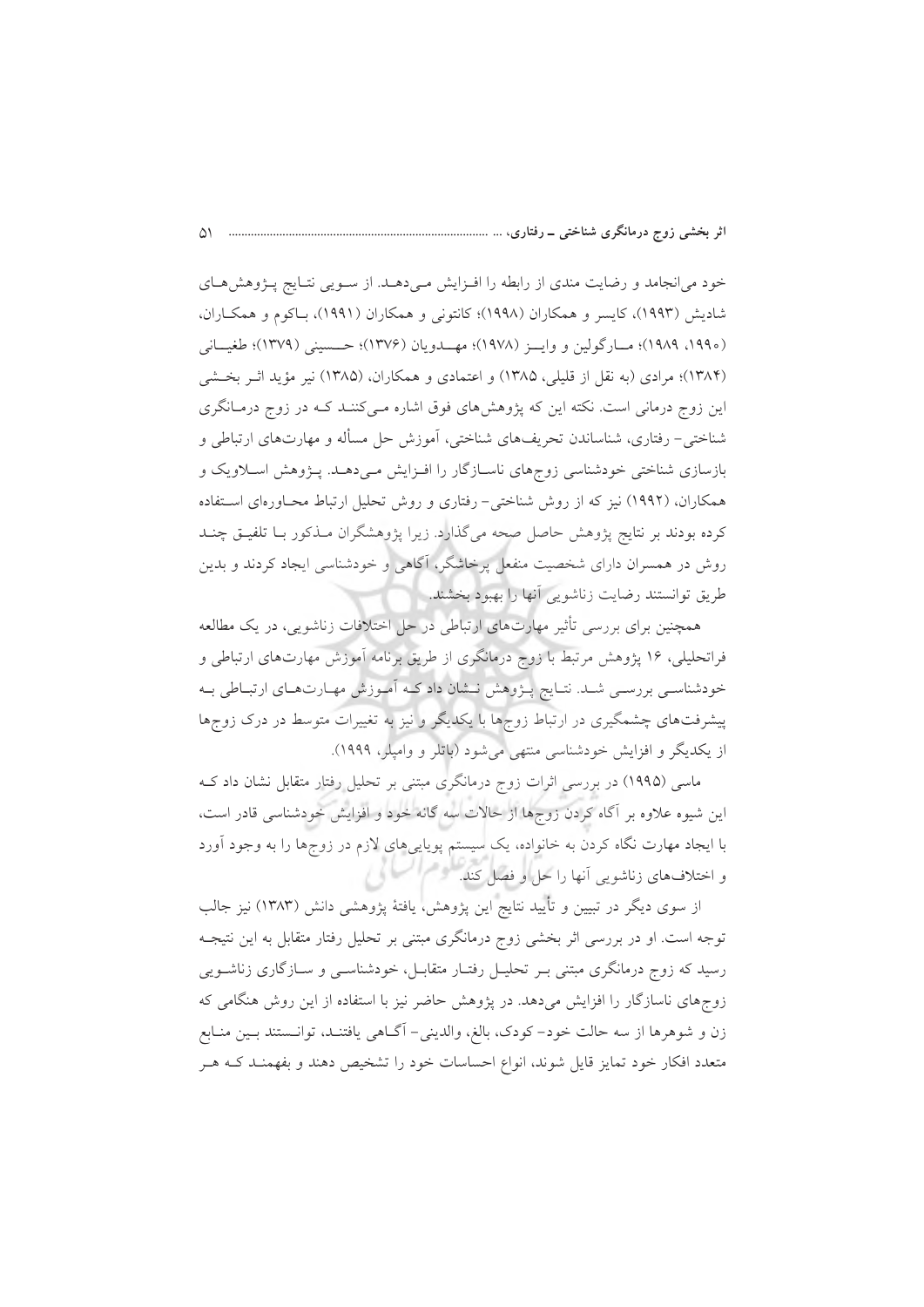یک از احساسات، انتظارات، تفکرات و رفتارهای آنهـا از کـدامیک از حالـتهـای خـود آنهـا نشأت مي گيرد و بدين ترتيب خودشناسي آنها افزايش يافت.

علاوه بر این در توضیح نتایج به دست آمده می توان اشاره کرد که پیشرفت در تکنیکها و حتی یافتههای علمی دربارهٔ زوج درمانگری باکندی بیشتری نسبت به سایر مـدل۵هـای درمـانی همراه است و پژوهشهای انجام شده در این زمینه به عامل فرهنگ کمتر توجه کردهاند. به این دلیل چنین به نظر میرسد که هر جامعهای به زوج درمانی خاص و منطبق با فرهنگ خــویش نیاز دارد و در صورت آمیختگی این رویکردها با فرهنگ بومی، اثر بخشی آنهـا بیــشتر خواهــد بود (یونسی، ۱۳۸۲؛ دانش، ۱۳۸۲). بنابراین، می توان اذعان کرد چون زوج درمـانگری اسـلامی مبتنی و منطبق با فرهنگ اسلامی بود اثر بخشی بیشتری نـسبت بــه دو رویکــرد دیگــر داشــت. نتایج پژوهش دانش (۱۳۸۲) نیز نشان داد کـه زوج درمـانگری اسـلامی، خودشناسـی، جهـت گیری مذهبی و سازگاری زناشویی زوجهای ناسازگار را افـزایش مـیدهـد. پـژوهشهـای كانتوني ٰ و همكاران (١٩٩١)، فيس و تـامكو ٔ (٢٥٥١)، مـارش و دالاس ٔ (٢٥٥١)، اعتمـادي و همکاران، (۱۳۸۵)، قاسمی یور (۱۳۸۵)، ترقی جاه (۱۳۸۵)، منوچهری (۱۳۸۵) نیز اثر بخشی رویکردهای آمیخته با فرهنگ اسلامی را تأیید کردند. مبتنی بـر ایــن یافتــههــا مــیتــوان چنــین استنباط کـرد کـه در رویکـرد زوج درمـانگری اسـلامی، تـلاش۵مـای درمـانگری بـه شـناخت حالتهای نفس و اکتساب مهارتهای ایمانی معطوف بوده و از آنجا که بنیانهای نظری ایـن رویکرد از بنیانهای اعتقادی و دینی جامعه نشأت میگیرد لذا در ایجیاد تغییـر در فرآینــدهای حودشناسی، اثر بخش تر بوده استکاه *علوم السا*لی ومطالعات *السی از ت*ی

از سوی دیگر نتایج حاصل از پژوهش حاضر علاوه بر هماهنگی با چارچوبهای نظـری موجود، از همراهی و حمایت بعضی از پژوهشهای تجربی برخوردار بوده و مؤید جهتگیری مراکز و کلینیکهای مشاوره خانواده بـه ویـژه دادگـاه خـانواده بـه سـمت توسـعه مـداخلات آموزشی در میان زوجهای ناسازگار است، از طرف دیگر ایـن یافتـه بـه منزلـهٔ یـک پــشتوانه یژوهشی در جهت تأکید بر ضرورت و اثربخشی مداخلات آموزشی محسوب شــود. از جملــه

- 1. Contoni
- 2. Fiese & Tomcho
- 3. Marsh & Dallos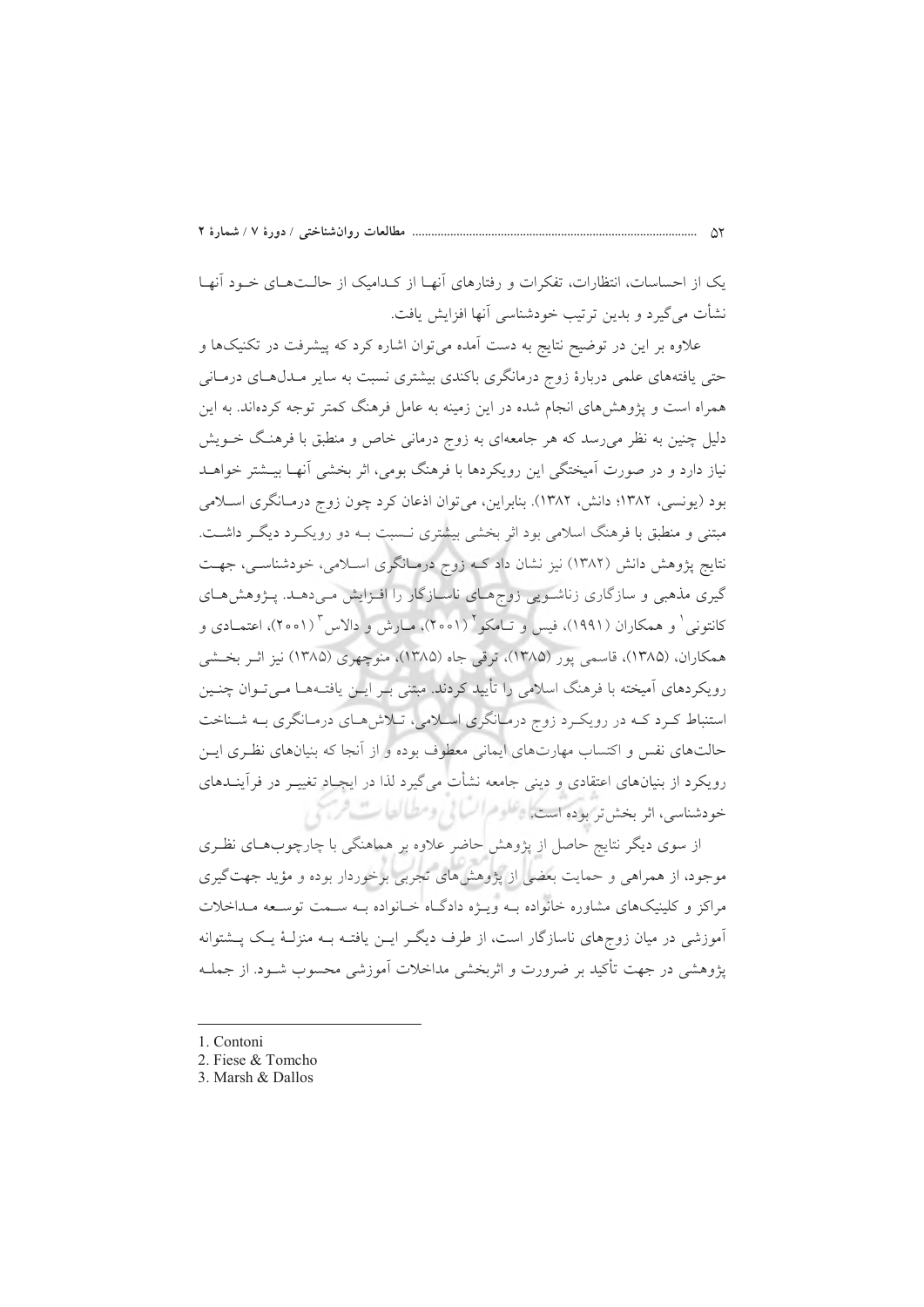محدودیتهای این پژوهش این است که تعامل متغیرهای جنسیّت، شـغل، میـزان تحـصیلات، مدت ازدواج، تعداد فرزندان، تیپ شخصیتی و محل زندگی با متغیرهای آزمایشی بررسی نشد و اثر بخشی اَموزش زوج درمانگریهای یاد شده فقط در شهر تبریز انجام شد که بهتـر اسـت این پژوهش در شهرهای دیگر نیز انجام شود. بنابراین، در یک نتیجهگیری نهایی میتوان چنین اظهار داشت که با توجه به مؤثر بـودن هـر سـه روش زوج درمـانی بـر افـزایش خودشناسـی، پیشنهاد می شود که روانشناسان و مشاوران مراکز خدمات درمانی و مشاوره بـه ویـژه مـشاوران دادگاههای خانواده از این رویکردها در جهت افـزایش خودشناسـی زوجهـا اسـتفاده کننــد تــا مسئولان شاهد اثرات مثبت چنین آموزههایی از زوجها باشند.

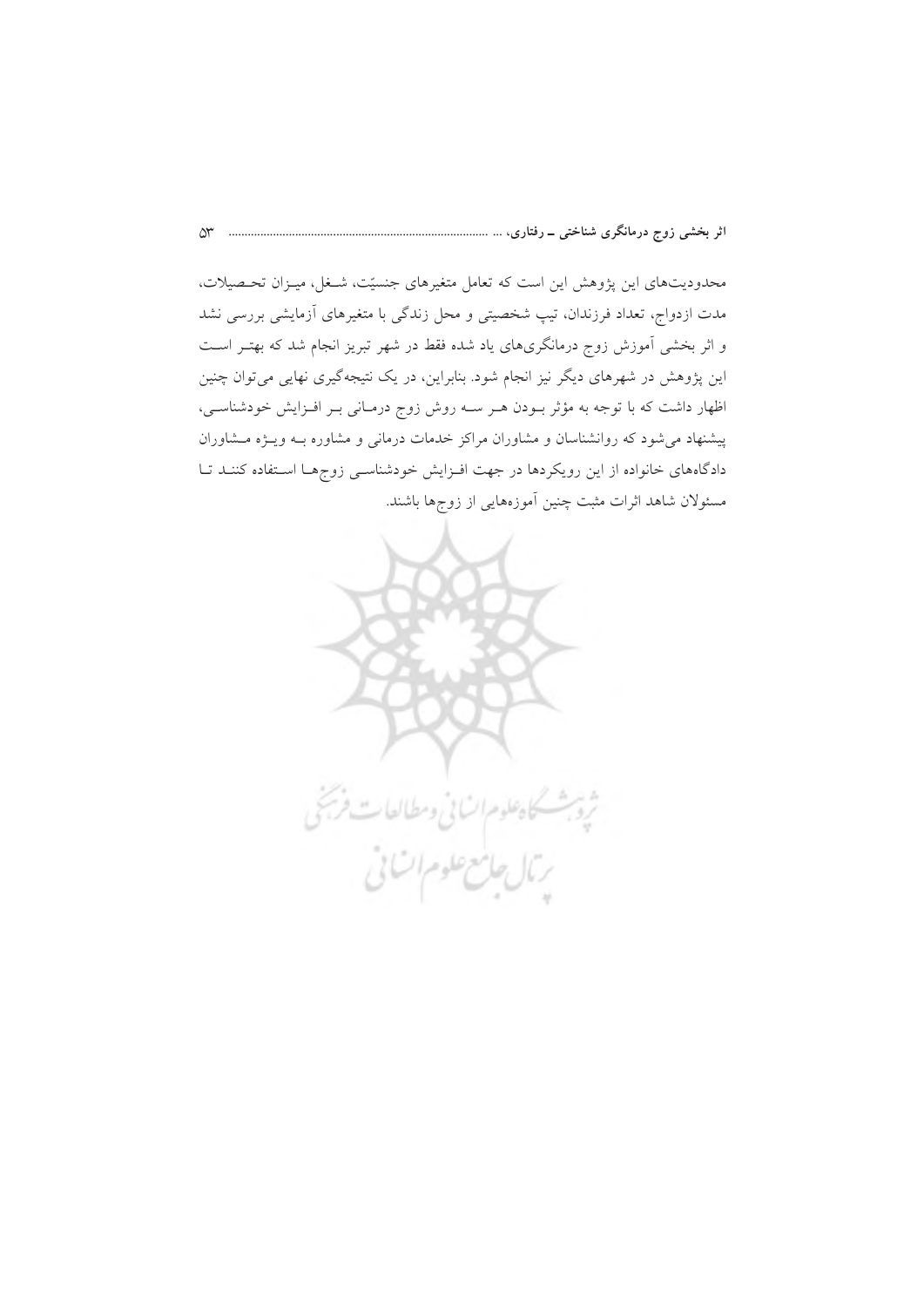حسینی، زهرا، (۱۳۷۹). بررسی تأثیر شناختی - رفتاری به شیوه گروهی بر افزایش رضـامندی *زنان*، پایان نامه کارشناسی ارشد، دانشگاه علامه طباطبایی. **خمینی، روح الله، (۱۳۶۸).** *چهل حدیث،* تهران، رجا. خنیفر، حسین و مژده پورحسینی، (۱۳۸۵). *مهارت های زندگی،* قم، مرکز مدیریت حوزههای علميه خواهران، هاجر.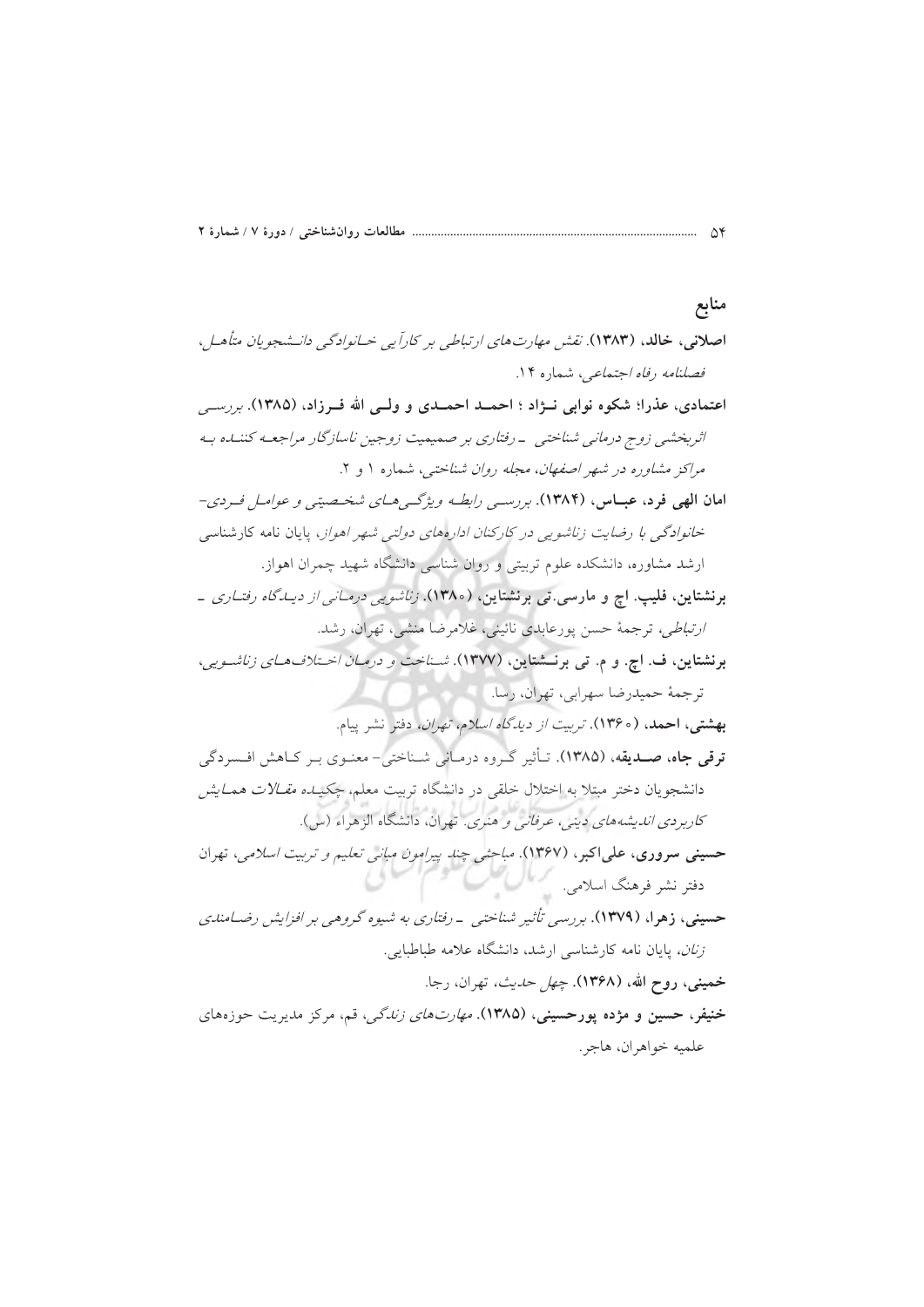- **دانش، عصمت، (۱۳۸۲)**. تـأثیر روش زوج درمـانگری اسـلامی، *مجلـه پژوهـشکده حـوزه و* د*انشگاه و معاونت پژوهشی*، دانشگاه شهید بهشت<u>ی</u>.
- دانش، عصمت، (۱۳۸۳). تأثیر روش تحلیل ارتبــاط محــاورهای بــر خودشناســـی و ســازگاری زناشویی، مجله پژوهشکده حوزه و دانشگاه و *معاونت پژوهش<sub>می</sub> طرح پژوهــشی دانــشکده علوم تربیتی و روان شناسی*، دانشگاه شهید بهشتی.
- **رشید پور، مجید، (۱۳۶۸).** *مبانی اخلاقی واسلامی،* تهران، انجمن اولیـاء و مربیـان جمهـوری اسلامي ايران.
- شرقاوي، حسن محمد، (۱۳۶۶). گامه فراسوي روان شناسي اسلامي با اخبلاقي و بهداشت ر*واني در اسلام*، ترجمهٔ سيد محمد باقر حجتي، تهران، دفتر نشر فرهنگ اسلامي.
- **شفیع آبادی، عبدالله، غلامرضا ناصری، (۱۳۷۷).** نظر *به های مشاوره و روان درمیانی،* تهران، مرکز نشر دانشگاهی.
- طغیانی، زهرا، (۱۳۸۴). بررسی اثربخشی آموزش گروهی بانوان و آموزش مکاتبهای همسران آنها به شیوه شناختی \_رفتاری بر رضایت زناشویی*ی، فصلنامه خانواده پژوهی،* شماره ۴.
- طهماسب، علیرضا، (۱۳۸۴). رابطه وجوه خودشناسی با ۵ عامل بزرگ شخصیت، *مجلـه روان* شناسبی و علوم تربیتی، شماره ۱ و ۲.
- **غزالی طوسی، محمد، (۱۳۶۱)**.کیمی*ای سعادت،* تهران، مرکز انتشارات علمی و فرهنگی. قاسمي پور، يداله، (١٣٨٥). كاربرد مدل چند وجهي شناختي، عاطفي و معنوي مبتني بر متون حــدیثی در اســلام در مقایــسه بــا مــدل شــناختی بــک، چکیـ*ـده مقــالات همــایش کــارب*رد ا*نديشههاي ديني، عرفاني و هنري.* تهران، دانشگاه الزهراء (س).
- قرآن كريم، ( ـــــ). هود، انعام، لقمان، آل عمران، فصلت، يس، نحل، مريم، رعد، عنكبوت، بقره، يونس، ماعده.
- قلیلی، زهره، (۱۳۸۵). زوج درمان<sub>ی</sub> گفتگوی زوجین در حـل تعارضـات، فـصلنامه تـازههـای ر*وان درمانی،* شماره ۳۹ ـ ۴۰.
- كارلسون، جان؛ اسپرى، لن؛ لويس، لوپيس، (١٣٧٨). *خانواده درماني تضمين كارأمد،* ترجمهٔ شکوه نوابي نژاد، تهران، انجمن اولياء و مربيان.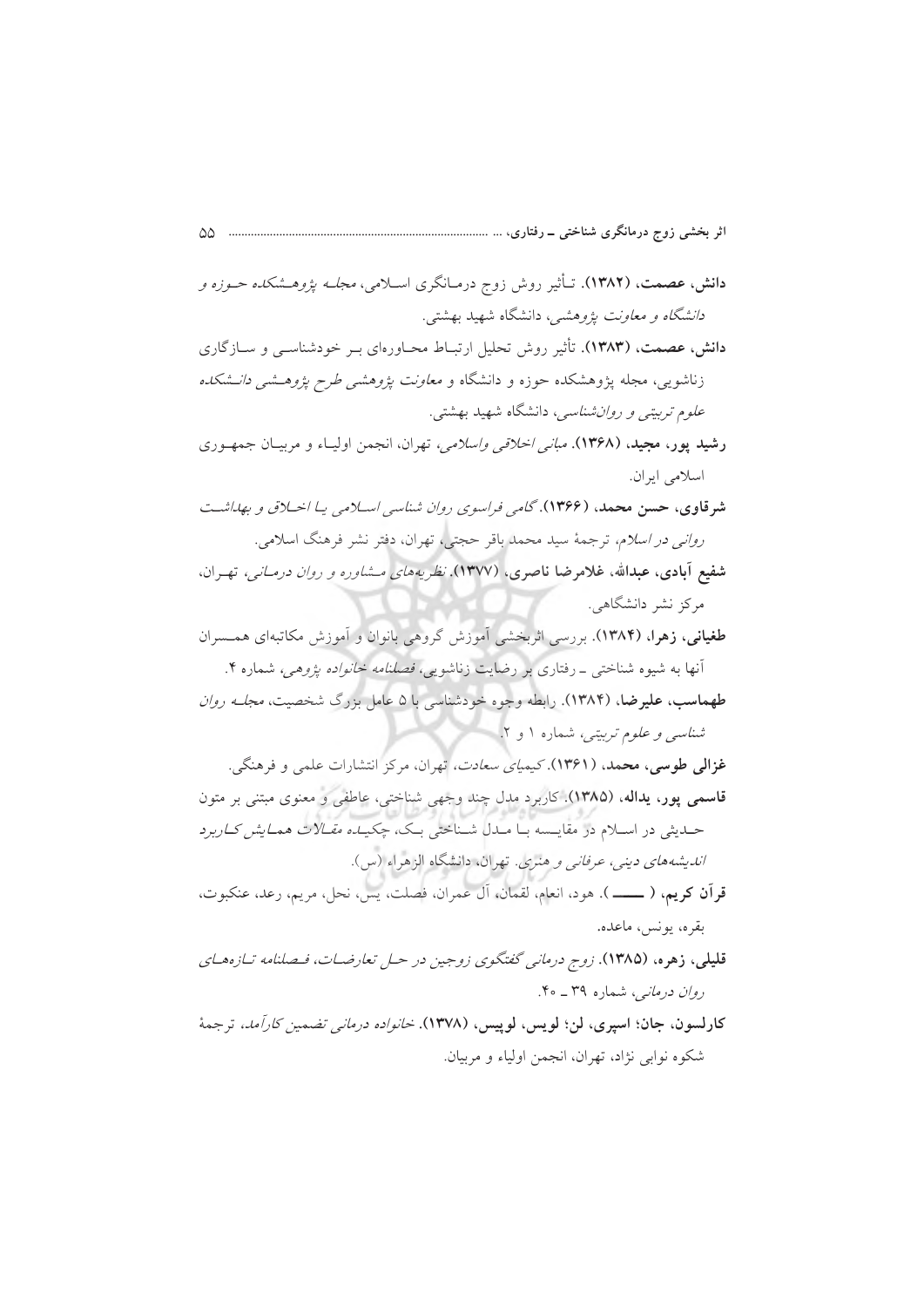- Bacoum. D. H. Epstein. N. sayers & sher. T. G. (1990). The role of cognitive in marital relationship, Definitional methodological and conceptual Issues, Journal of counseling and clinical psychology, 53, 31 - 38.
- Bagarozzi, D. A, (2001). Enhancing Intimacy in marriage, A clinical Hand book, Brunner-Routledge.
- Beck, A. T, (1991). Cognitive therapy of adjustment, (pp. 201-221), New York, Haworth press.
- Berne, E, (2007). Transactional Analysis, File,//G,/newfolder/ transactional analysis eric bern treory examples article. htm.
- Brown, R& Reinhold, T, (1999). Image relationship therapy, An Introduction to therapy and practice, New York, Ny, John Wiley & Sons.
- Buttler, M. H & wampler, K. S, (1999). A meta Analytical update of research on the couple communication program, American journal of family therapy, jul. sep., vol. 27 (3), 233 - 237.
- Contoni, L. E & Contoni, L. I, (1991). Theoretical under prinnings of practice in family service agencies, *psychological reports*, Jon, Vol 66 (3). 739 - 753.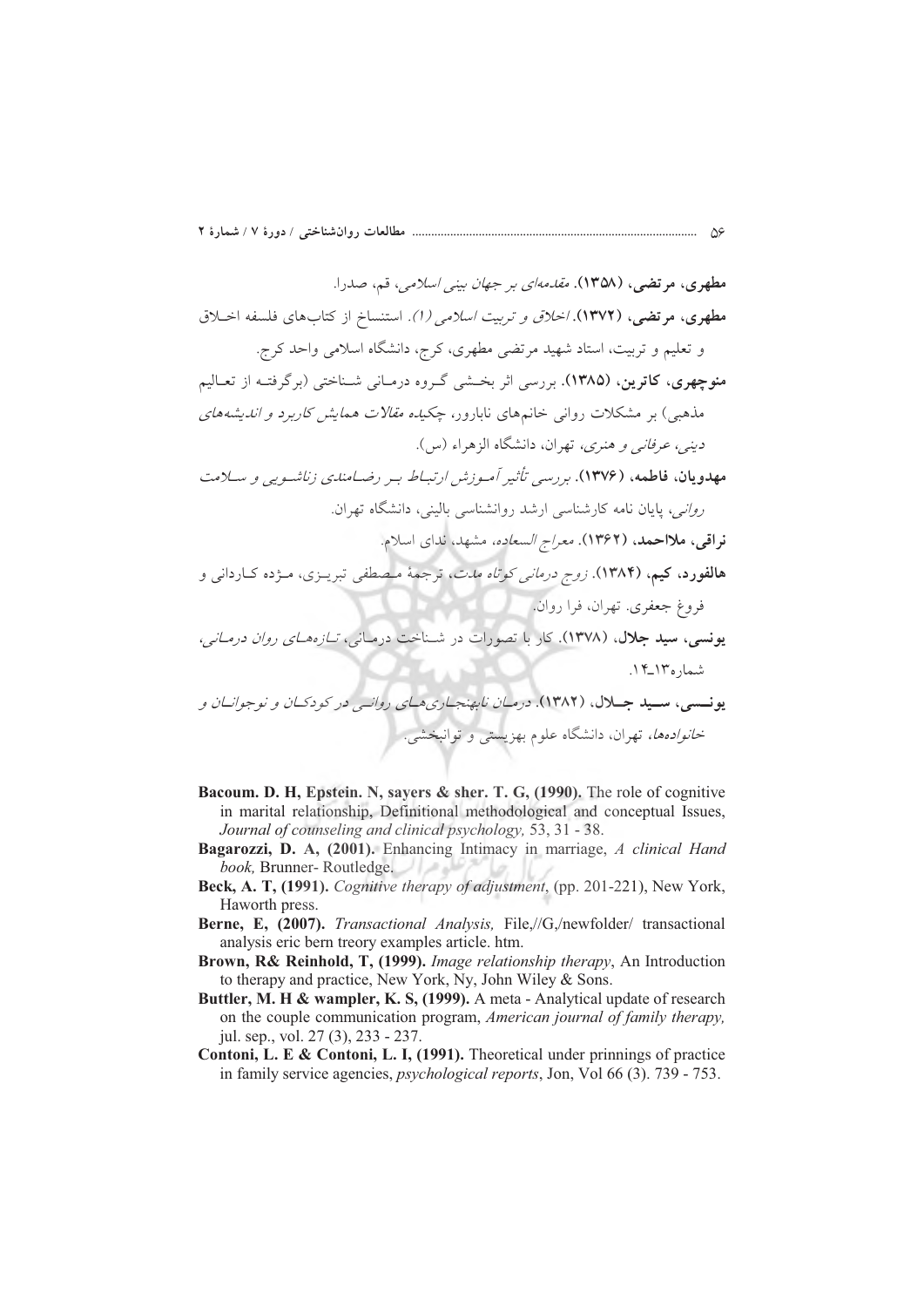- **Douglass JV, Frazier M & Douglass, Robin, (1995).** The marital problems questionnaire (MPQ) a short screening instrument for marital therapy, *Journal of family relations*, Jul 95, vol. 44, issue 3, p 238.
- **Dunn, L. R & Schwebel, A. I, (1995).** Meta- Analytic review of marital therapy outcome research, *Journal of Family Psychology*, 9(1), 58-62.
- **Ellis, A, (1991).** Cognitive-Bihavior therapy, *Journal of Rational-Emotive and cognitive-Bihavior therapy*, vol. 9, No 7.
- Fiese, B. H & Tomcho, T. J, (2001). Finding meaning in religious practices. The relation between religious holiday rituals and marital satisfaction, *J Fam psychol.* Dec, 15 (4), 597- 609.
- **Gottman, E, (1976).** *Couple therapy* (pp,201-210). New York, Howorth press.
- **Gottman, J. M, (1994).** *What predicts Divorce?* Hi11sdate, NJ, Lawrence Erlbaum Associates.
- **Goldenberg, I & Goldenberg. H, (2000).** *Family Therapy*, An overview. Belmont, CA, Wadworth/ Thomson learning publishing company.
- **Greef, A. P, (2000).** Characteristics of families that function well, *Journal of family issues*, vol. 21, issues 8. p, 948 - 963.
- **Jacobson, N. S & Margolin, G, (1995).** Variability in outcome and clinical significance of behavioral marital therapy, a reanalysis of outcome data, *Journal consulting clinical psychology*, 52, 7-504.
- **Jacobson, N. S, Schmaling, K & Holtzworth-Munroe, A, (1987).** Component analysis of behavioral marital therapy, 2-year follow-up and prediction of relapse, *Journal of Marital and Family therapy,* 13(2), 187-195.
- **Kaiser, A, Hablweg, K, Fehm- Wolfsdorf, G & Groth, T, (1998).** The efficacy of a compact psychoeducational group training program for married couples, *Journal of consulting and clinical psychology*, oct.,vol66 (5), 753 - 760.
- **Massey, R. F, (1995).** T. A as a family system therapy. Transactional Analysis, *Journal. APR*. VOL. 15 (2), 120 - 141.
- **Marsh, R& Dallos, R, (2001).** Roman catholic couples, Wrath and religion, *Fam process*, Fall, 40 (3), 343- 60.
- **Murgolin, G & Weiss, R. L, (1978).** Comporative evolution of therapeutic components associated with behavioral marital theratment, *Journal of consulting and clinical psychology*, 47, 1476 - 1486.
- **Shadish, W. R, Montgomary, L. M, Wilson, P, M. R, Bright, I & Okwuabua, T, (1993).** Effects of family and marital psychotherapies, a meat- analysis. *Journal of consulting clinical psychology,* 61, 992- 1002.
- **Shadish, W. R, Ragosdale, R, Glaser, R. R & Montgomary, L. M, (1995).** The Efficacy and effectiveness of marital and family therapy, a perspective from meta - analysis, *Journal marriage and family therapy*, 21, 345-360.
- **Sinha S. P & Mukerjec. N, (1990).** Marital adjustment and space orientation, *The Journal of social psychology*. 130 (5)- 633-639.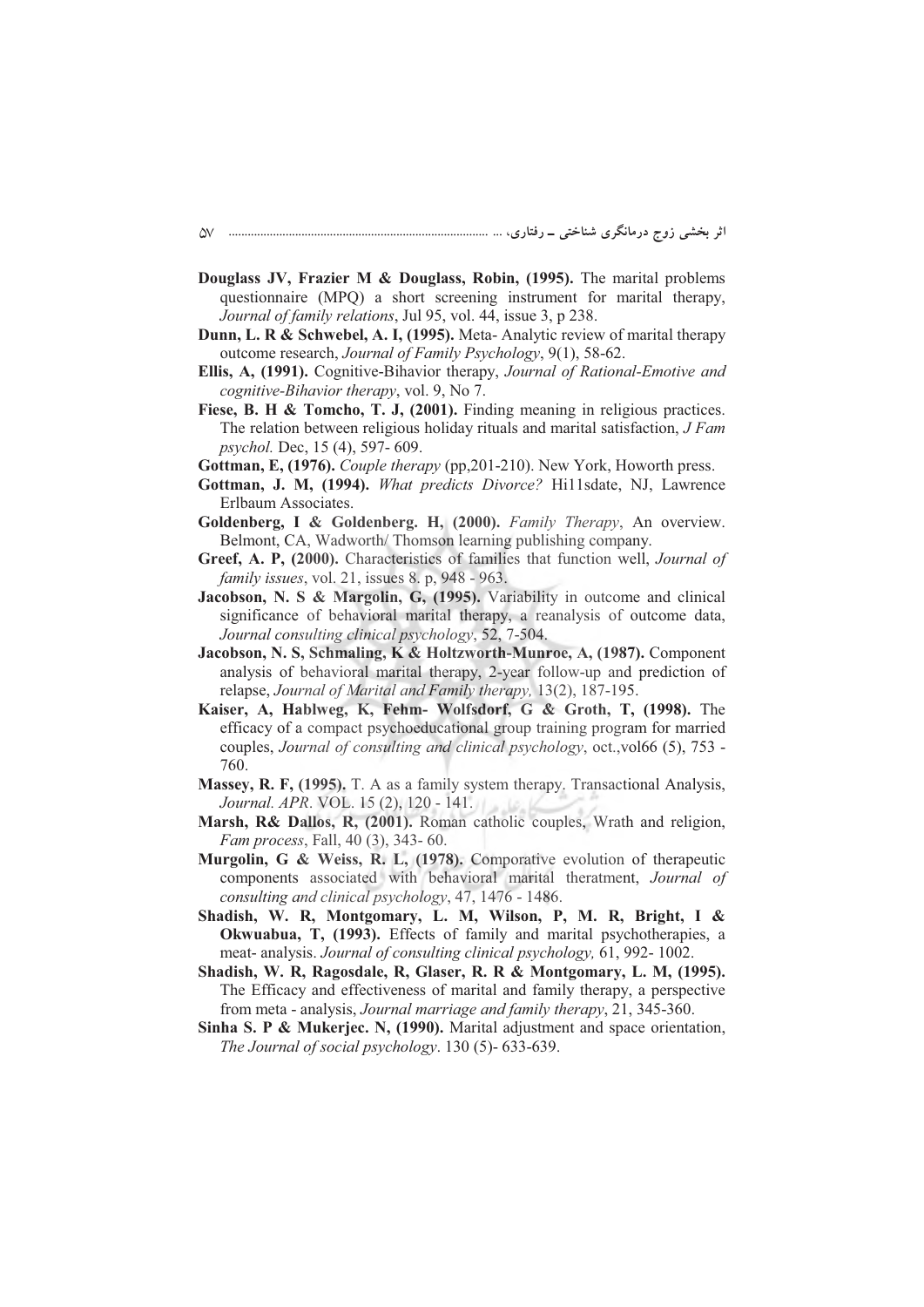- **Slavik, S & Carlson. Sperry, L, (1992).** Adlerian therapy with the passine aggressive partner, *American Journal of family therapy,* vol. 20 (1),25 - 35.
- **Stuart, R. B, (1969).** Operant-Interpersonal Treatment for Marital Discord, *Journal of consulting and clinical psychology*, 33, 675-682.
- **Wilson, T. D & Dunn, E. W, (2004).** Self-Knowledge, its limits, Value, and potential for improvement*. Annual Reviews of psychology*, 55, 17. 1-17. 26.
- **Young, M, E & long, L. L, (1998).** *Counselling and Therapy for couples,* Pacific Grove, CA, Brooks/Cole Publishing Company.

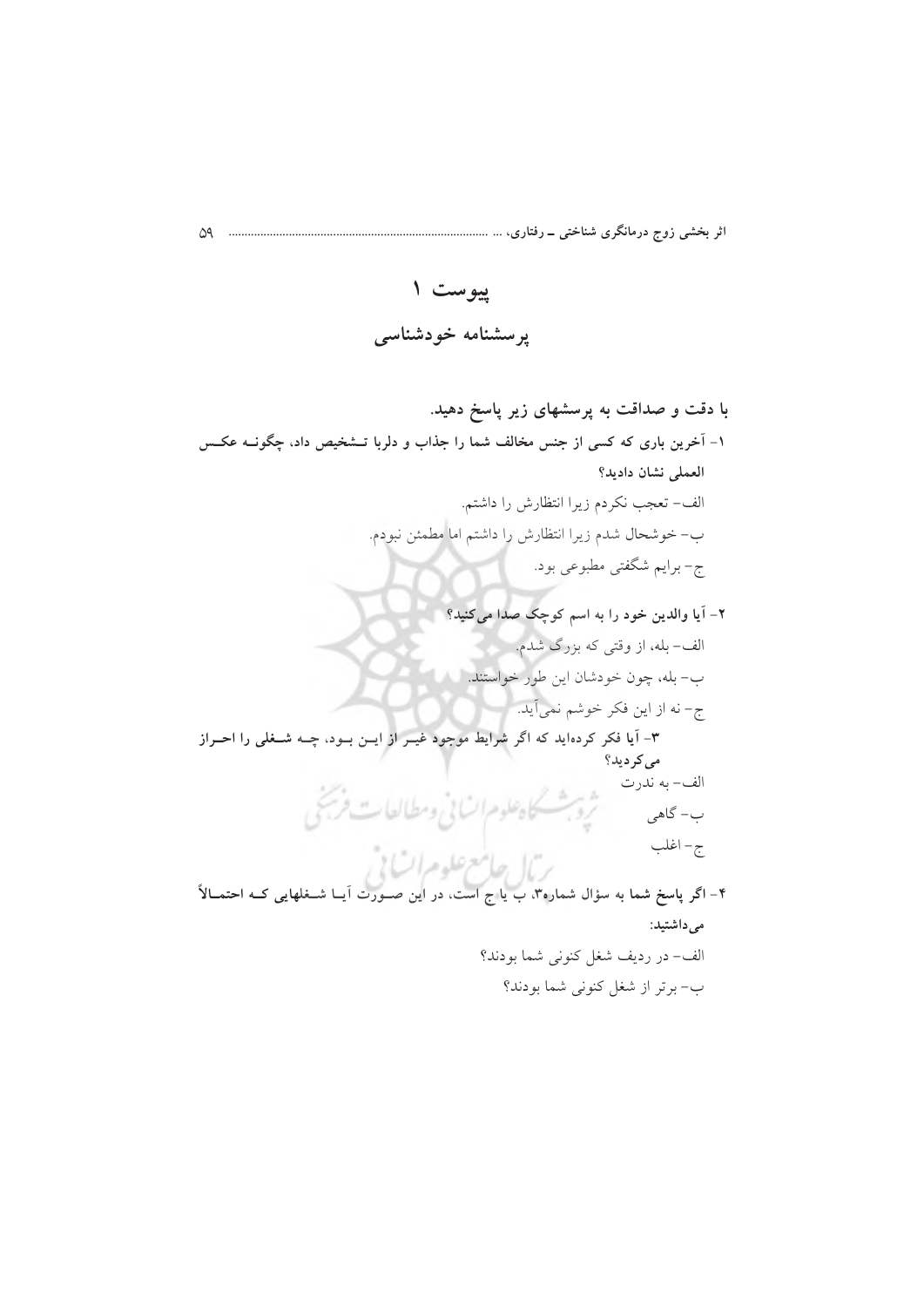- ۵– در شرایطی هستید که کار مهمی را بر عهده شما گذاشتهاند که درباره ان هیچ تجربهای ندارید. یکی از دوستانتان میگوید "ای کاش من هم اعتماد بنفس تو را داشــتم". در ایــن مــورد چــه می کر دید؟ الف- اين تعريف را مي يذير فتيد؟ ب– اظهار میداشتید که کاملاً هم مطمئن نیستید اما خوشبین هستید؟ ج- پیش خود میگفتید " اگر میدانستی چقدر مضطرب هستم؟"
- ۶- توانستهاید بعد از ظهر یک روز را مرخصی بگیرید و یا از محیط خانــه دور شــده و بــه ســفر بروید چگونه احساس میکنید؟ الف- عالی، واقعاً اوقات خوسی را پشت سر میگذارید؟ ب- خیلی خوب اما قدری احساس گناه می کنید؟ ج- آنقدر احساس گناه میکنید که نمی توانید تفریح کنید؟
	- ٧- آيا احساس مي كنيد كه ديگران قدر خصايص خوب شما را نمي دانند؟ ح-اغلب ب- گاهي الف – خير
	- ٨- وقتي عصباني و خشمگين مي شويد، آيا: الف-خشم خود را فرو مي بريد؟ ب- حشم خود را برود می دهید؟ له مرات! نرومطالعات فرسخ
- ۹– اگر پاسخ شما به سؤال شماره ۸ الف است، در حالی که از درون خشمگین هستید آیــا فکــر میکنید که دیگران شما را فردی آرام و خونسرد میپندارند؟ الف- به ندرت مسموت ب- گاهي — – اغلب<br>-
- ۱۰– اگر پاسخ شما به سؤال شماره ۸ ب است، آیا فکر میکنید که دیگران شما را فردی نیرومند می پندارند در حالی که خود احساس ناامنی میکنید؟ ج- اغلب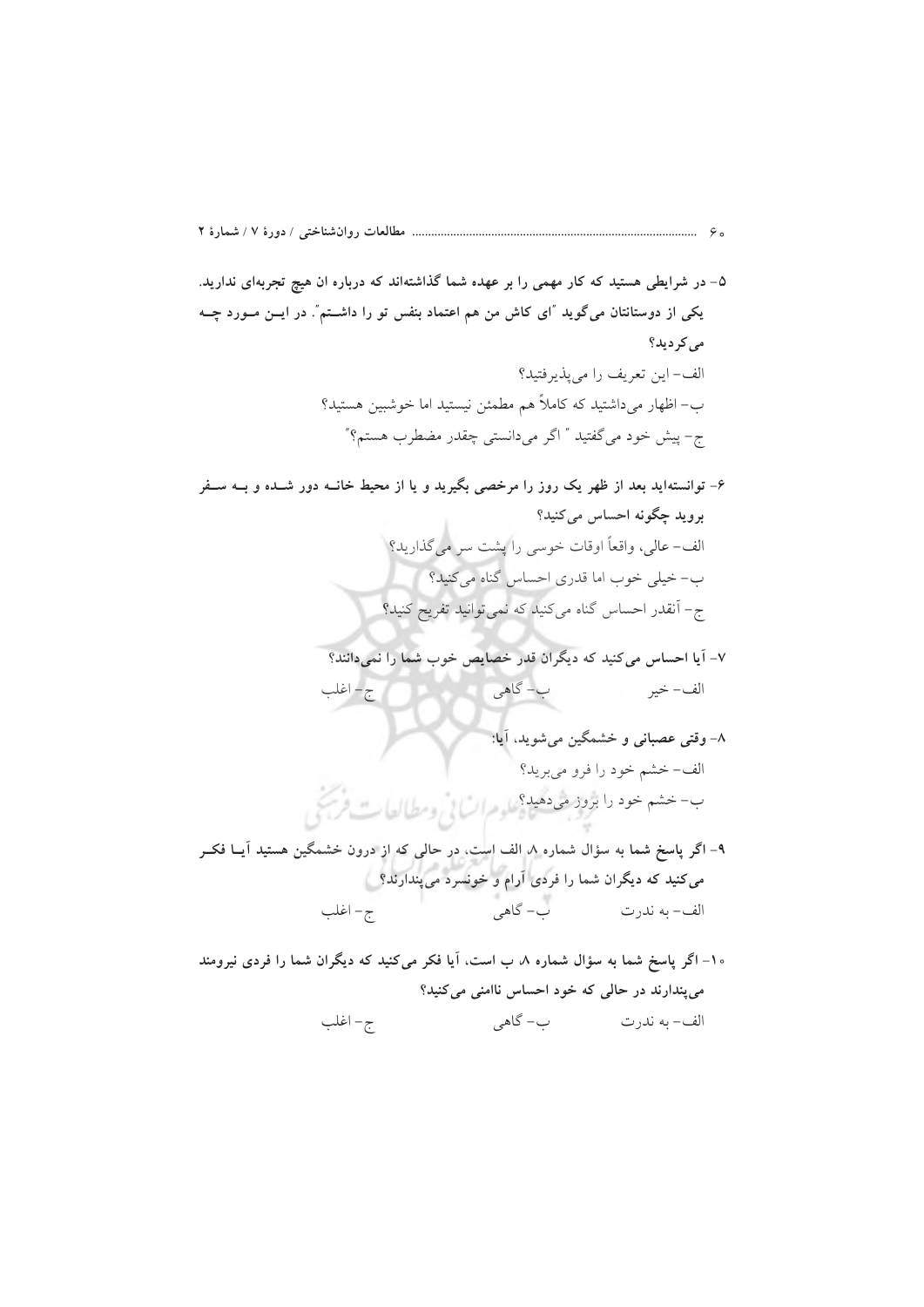١١- آيا هرگز احساس كردهايد كه تنها در نقش يک كارگر يا والد زندگي مي كنيد؟ ج – اغلب ب– گاهي الف– به ندرت

۱۳- وقتی احساسات یا اقدامات خود را در یک مورد خاص برای دوستی کـه شـما را بخــوبی میشناسد، تعریف کردهاید، آیا او گفته است " باورم نمیشود که تو چنین کنی؟". ج – گاهي الف – هر گز ب– بەندرت

۱۴- وقتی می خواهید کاری انجام دهید و کسی هم شما را مجبور به اتمام آن نکرده است، آیا: الف- بلافاصله دست به کار می شوید؟ ب- در ابتدا کمی آشفته میشوید اما به راحتی مشغول انجامش میشوید؟ ج- نمي توانيد آرام بگيريد و يا تمركز داشته باشيد؟ ۔<br>۱۵- اگر به نظر رسد کسی از شما لمحوشش نمی آید، آیا: <sup>ط</sup>طالعا ست فریکی

الف-مي پذيريد که بهر حال نمي شود دل همه را به دست آورد؟ ب– تصور میکنید شاید کاری کردهاید که او را از خود رنجاندهاید؟ ج- فكر مى كنيد نسبت به شما حسودى مى كند؟

۱۶- آیا از این میترسید که دیگران را مایوس کنید و انتظاراتشان را برآورده نسازید؟ الف- به ندرت کاهي ج – اغلب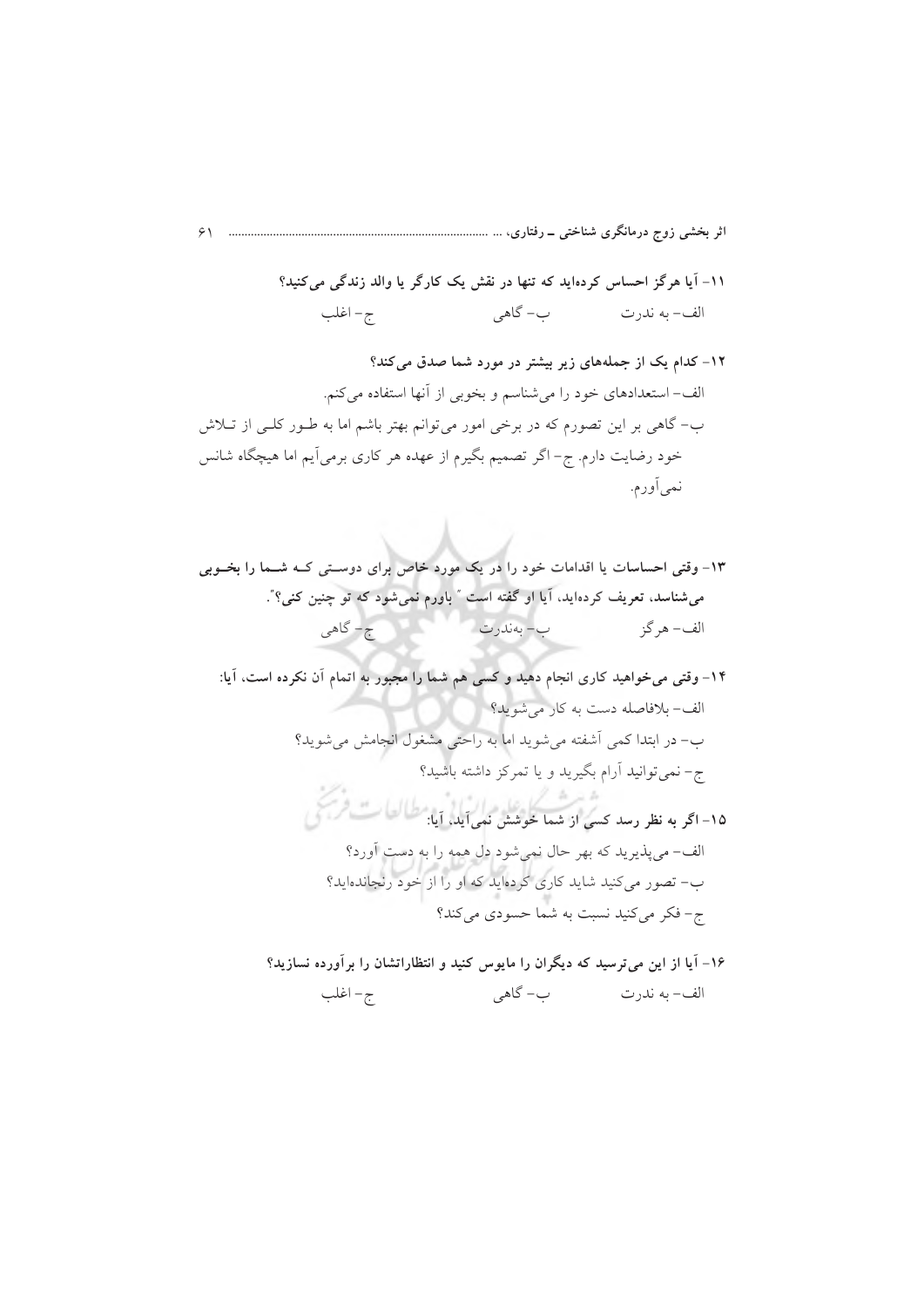- ۱۷- در گمرک شما را متوقف کرده و چمدانهایتان را کاملاً بازرسی می کنند. چیزی غیــر قــانونی همراه نداريد. آيا: الف- از تاخیر پیش آمده، کمی آزرده می شوید؟ ب- مي پنداريد " خدا را شكر، چيزي همراه ندارم؟". ج- هیجان زده و عصبی شده احساس گناه میکنید، چنانکه گویی خلاف کردهاید؟
	- ۱۸– آیا روهایی در سر می پرورانید؟ ب- گاهي الف– نه جندان ج- اغلب
- ۱۹– اگر پاسخ شما به سؤال شماره ۱۸، ب یا ج است، در این صورت آیا رویاهای شما: الف- به حالتهای احتمالی نزدیک است؟ ب– رویاهایی نیرومند هستند که در آن همه به شما احترام میگذارند و همـه چیــز مطـابق میل شما انجام می گیرد؟
- ۲۰- آیا در دو سال گذشته، کسانی درباره شخصیت شما (تحسین آمیز یا خــلاف آن) حرفــی زده است که شما را متعجب کرده باشد؟ ب- شايد يک يا دو نفر مسمع ج- بله الف – خبر
	- ٢١- وقتی در محیط کار خود مرتکب اشتباه میشوید، یا در منزل غذا را می سوزانید، آیا: الف-شانه بالا می|ندازید و میگوئید همه اشتباه میکنند؟ ب– نیاز دارید به شما اطمینان بدهند که چیز مهمی نبوده است؟ ج- حالت دفاعی گرفته و واقعاً مضطرب میشوید؟
	- ۲۲– اگر کسی شما را به ستوه آورده باشد، آیا: الف-مدتی احساس خشم کرده و سپس موضوع را فراموش میکنید؟ ب– به دشواری خشم و رنجش را از یاد می برید؟ ج- می خواهید انتقام بگیرید و از تصور مجازاتهای وحشتناک درباره او لذت می برید؟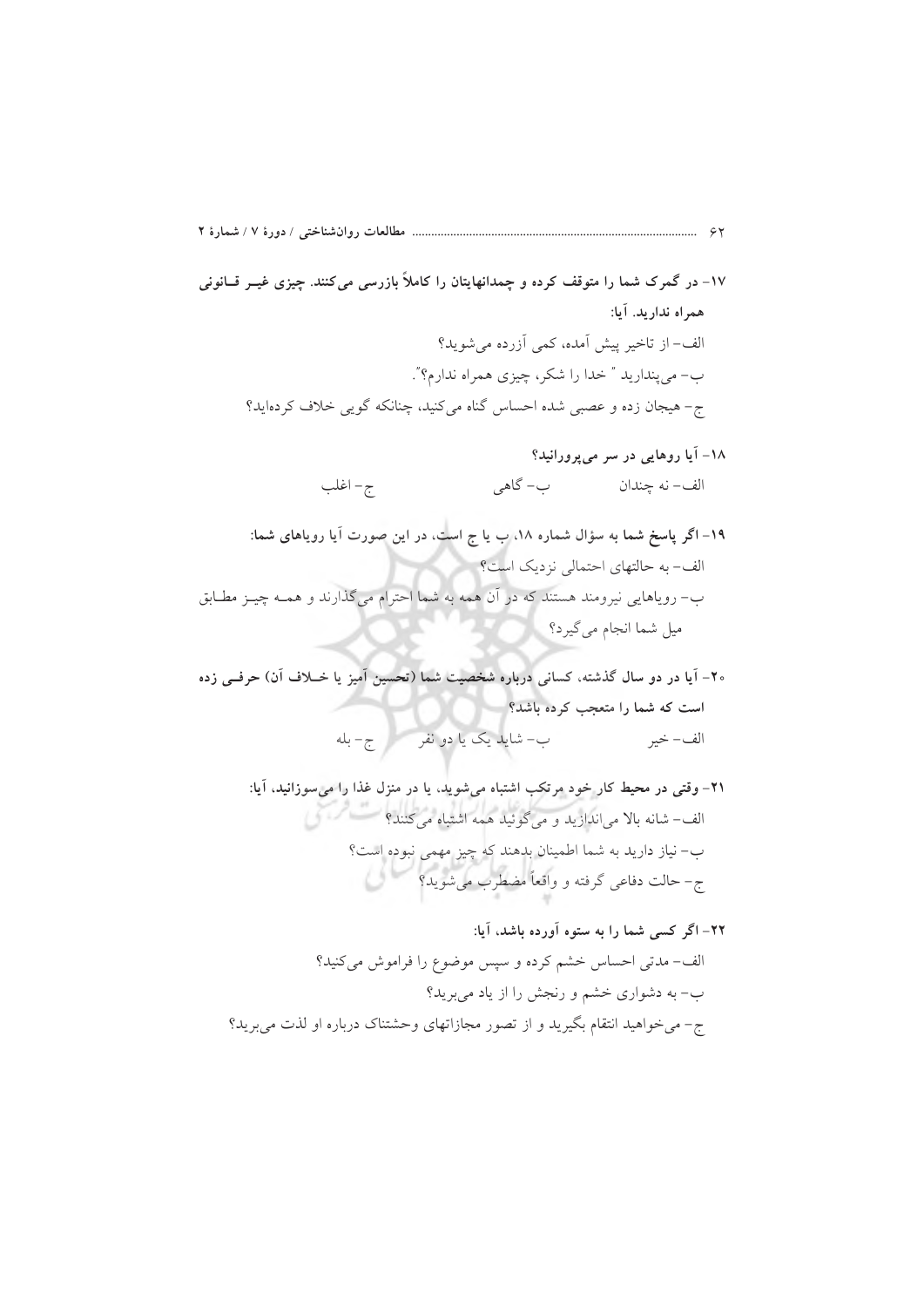- ۲۳- باید در یک امتحان یا مصاحبهای شرکت کنید که خود را برای آن به خوبی آماده کردهاید. در این مورد چه احساسی پیدا میکنید؟ الف-كمى مضطرب اما حاضر و آماده؟ ب- گاهي مطمئن و گاه مضطرب؟ ج- درباره شایستگی خودتان تردید میکنید؟
	- ۲۴- اگر از محیط شغلی یا همسایگی خود راضی نباشید، آیا: الف- به محض اینکه بتوانید به جای دیگری می روید؟ ب- مرتب تغییر عقیده می دهید اما سرانجام تصمیم خود را می گیرید؟ ج- احساس می کنید به دام افتادهاید و کاری از شما ساخته نیست؟
- ۲۵– اگر در کار مخاطرهآمیزی که به شکست انجامیده، وقت و سرمایه خود را گذاشته باشید، آیا: الف– سعی می کنید بفهمید چه اتفاقی افتاده تا از آن عبرت بگیرید؟ ب- تصمیم میگیرید در آینده با احتیاط عمل کنید؟ ج- فكر مي كنيد كمي بدشانس أوردهايد و دفعه بعد اوضاع بهتر خواهد شد؟
- ۲۶- کدام یک از صفات زیر در مورد شما صدق میکند؟ سپس بدون اینکه پاسخ خود را آشــکار کنید، از دو نفر که شما را به خوبی میشناسند، به طور جداگانه بپرسید کدام صـفت را بــرای شعا انتخاب می کنند؟ می کسیم علوم السائی ومطالعات فریجی<br>الف- خلق و خویی متعادل یا مضطرب ب- کعدو یا بسیار اجتها*عه <sub>ر</sub>یمال حاضع علوم ات*انی<br>ما والیا مانستانی ج- بي|حتياط يا محتاط
- ٢٧- دوستي درباره موضوعي كه به نظر شما بي دليل و غير منطقي است با شما مشاجره مبي كنـد. آيا: الف-به صراحت نظر خود را بيان مي كنيد؟ ب– کوتاه آمده و از در سازش برمیآیید؟ ج- آزرده و خشمگین می شوید اما تلاش می کنید از رویارویی اجتناب کنید؟